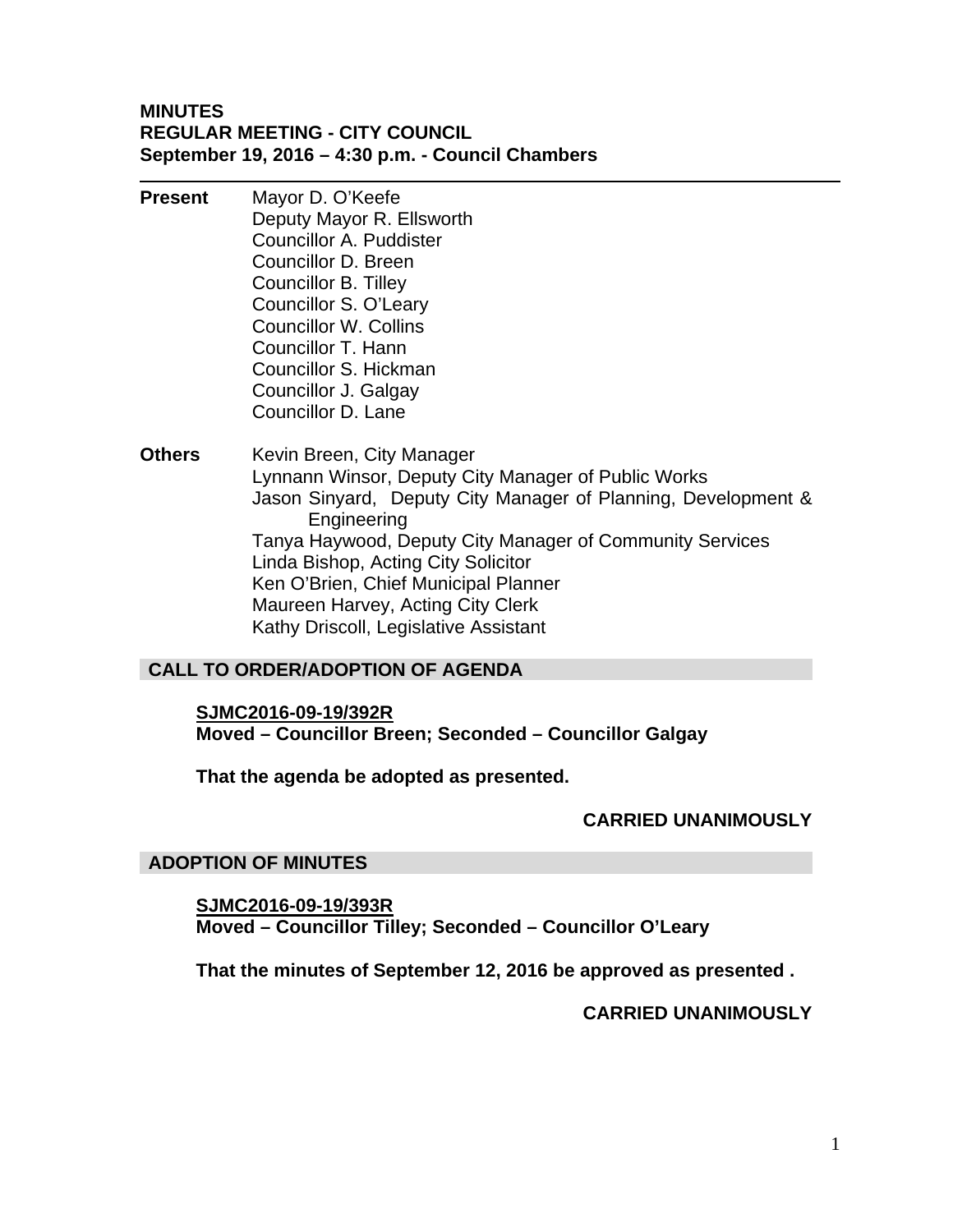## **BUSINESS ARISING FROM MINUTES**

#### **Ratification of Pop-up concert for Browning Harvey**

The above noted had been part of the previous Special Events Advisory Committee report at the Regular Council meeting on September 12, 2016 but due to a publication ban was requested to be ratified by Council at a later date.

#### **SJMC2016-09-19/394R Moved – Councillor Lane; Seconded – Councillor Hann**

**That Council ratify the Browning Harvey Pop-up concert that took place on September 16, 2016. This event was subject to the conditions set out by the Special Events Advisory Committee** 

## **CARRIED UNANIMOUSLY**

**Application for a text amendment to the Commercial Industrial (CI) Zone PDE # REZ1500021 45 Blackmarsh Road** 

#### **SJM2016-09-19/395R**

**Moved – Councillor Tilley; Seconded – Councillor Collins** 

**That Council adopt the St. John's Development Regulations Amendment Number 646, 2016, which would amend the Commercial Industrial (CI) Zone to allow Dwelling Units located in the second and/or higher storeys of a building as a Discretionary Use. Further grant approval of four (4) dwelling units at 45 Blackmarsh Road as a Discretionary Use. It will then be referrered to the Department of Municipal Affiars with a request for Provincial Registration in accordance with the provisions of the** *Urban and Rural Planning Act.*

#### **CARRIED UNANIMOUSLY**

#### **NOTICES PUBLISHED**

Council considered the following notice published:

 The City of St. John's has received an application to add four (4) Dwelling Units in the building at 45 Blackmarsh Road. In response, Council is considering a text amendment to the St. John's Development Regulations to allow Dwelling Units in the 2nd and/or higher Storeys of a Building as a Discretionary Use in the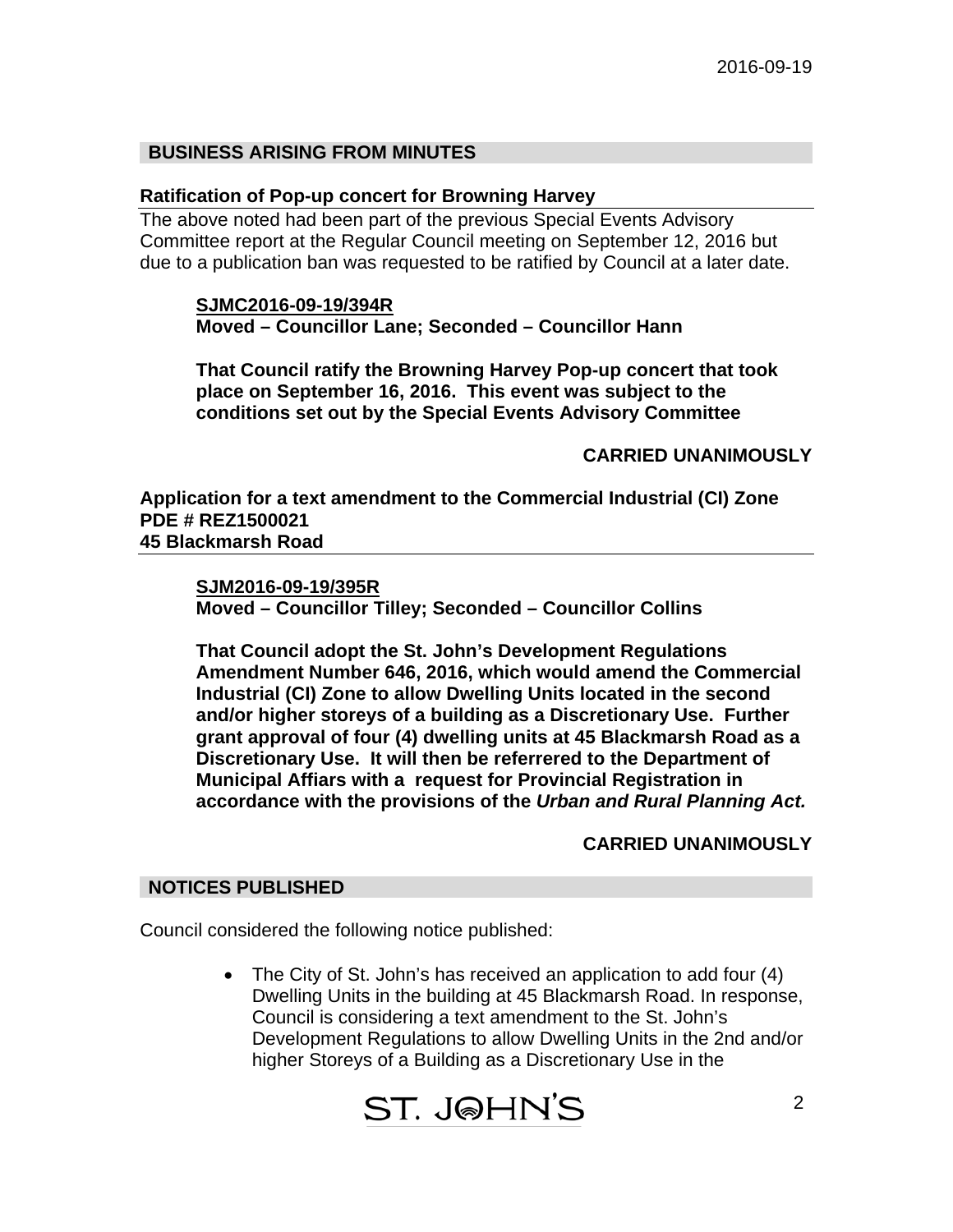Commercial Industrial (CI) Zone. This amendment would apply to any property in the CI Zone.

## **SJMC2016-09-19/396R Moved – Councillor Puddister; Seconded – Councillor O'Leary**

**That the Application for 45 Blackmarsh Road be approved subject to all applicable City requirements.**

## **CARRIED UNANIMOUSLY**

## **PUBLIC HEARINGS**

#### **COMMITTEE REPORTS**

## **Development Committee Report – September 13, 2016**

Council considered the above noted report.

 **SJMC2016-09-19/397R Moved – Councillor Puddister; Seconded – Councillor Tilley** 

 **That the report and its recommendations contained therein be adopted as presented.** 

## **CARRIED UNANIMOUSLY**

**DEVELOPMENT PERMITS LIST**  *Link to List* 

Council considered as information the above noted for the period September 8,

2016 to September 14, 2016

#### **BUILDING PERMITS LIST**

*Link to List* 

Council considered the Building Permits list for September 15, 2016.

#### **SJMC2016-09-19/398R**

**Moved – Councillor Deputy Mayor Ellsworth; Seconded – Councillor Hickman** 

**That the building permits list dated September 15, 2016 be approved as presented.** 

**CARRIED UNANIMOUSLY** 

ST. J@HN'S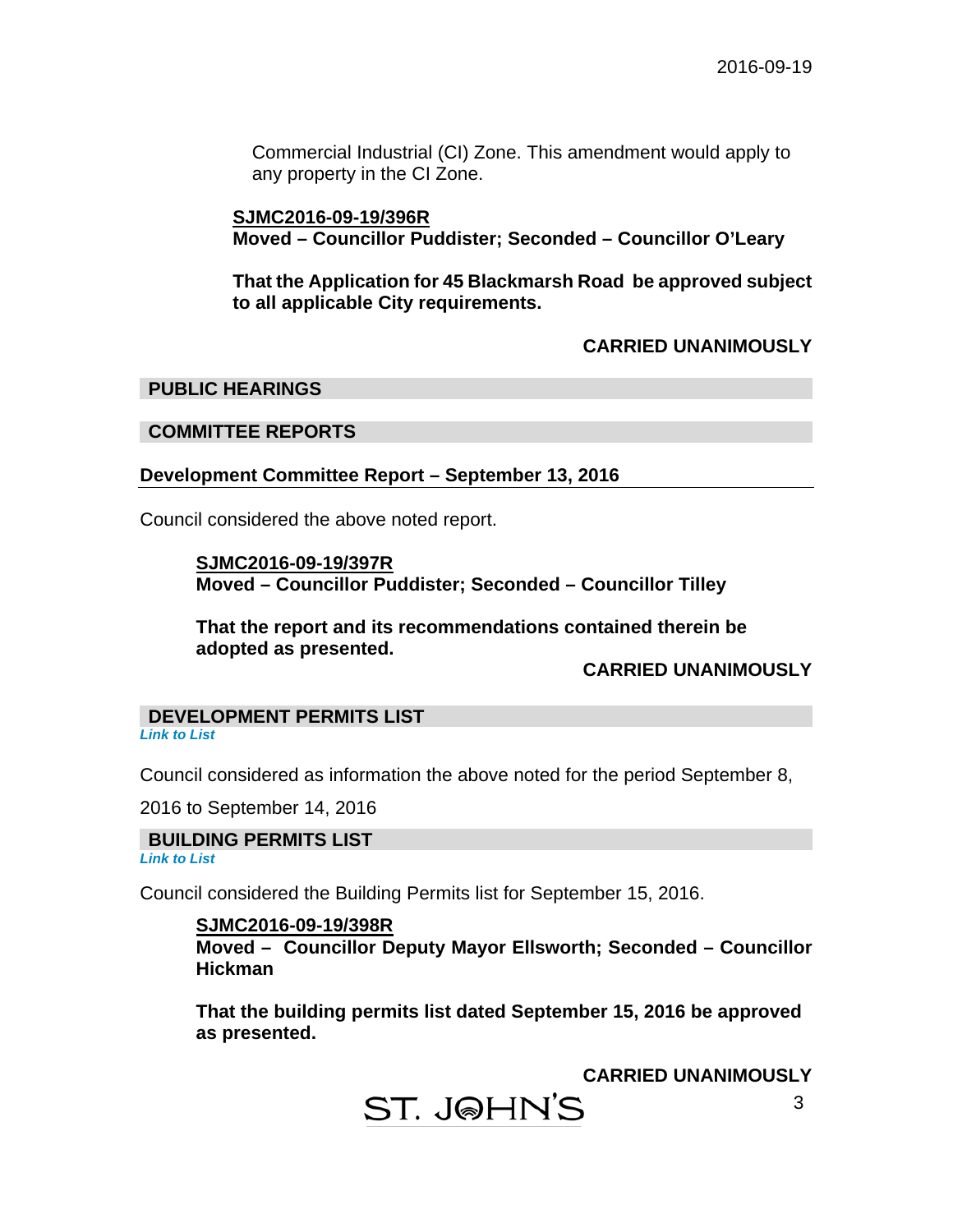# **REQUISITIONS, PAYROLLS AND ACCOUNTS**

*Link to Memo* 

Council considered the requisitions, payrolls and accounts for the week ending September 15, 2016.

## **SJMC2016-09-19/399R**

**Moved – Councillor Deputy Mayor Ellsworth; Seconded – Councillor Hickman** 

**That the requisitions, payrolls and accounts for the week ending September 15, 2016 be approved as presented.** 

## **CARRIED UNANIMOUSLY**

#### **TENDERS/RFPs**

## **NOTICE OF MOTION/PETITIONS**

## **Decision Note dated September 12, 2016 re: Amendment to Freedom of Information By-Law**

Councillor Hann advised that at the next Regular meeting of Council, he will bring forward the following motion:

**TAKE NOTICE** that I will at the next Regular meeting of the St. John's Municipal Council move to amend the Freedom of Information By-Law so as to address potential conflicts with the Access to Information and Protection of Privacy Act, 2015.

## **Notice of Motion – Plastic Shopping Bag Ban – Councillor Sheilagh O'Leary**

Councillor O'Leary advised that at the next Regular meeting of Council, she will bring forward the following Motion:

**Where as**; The City of St. John's wishes to have a clean, pristine environment.

**And Where as**; Plastic shopping bags are responsible for killing millions of marine animals and sea birds every year and by association, affect the food chain and negatively impacts human health.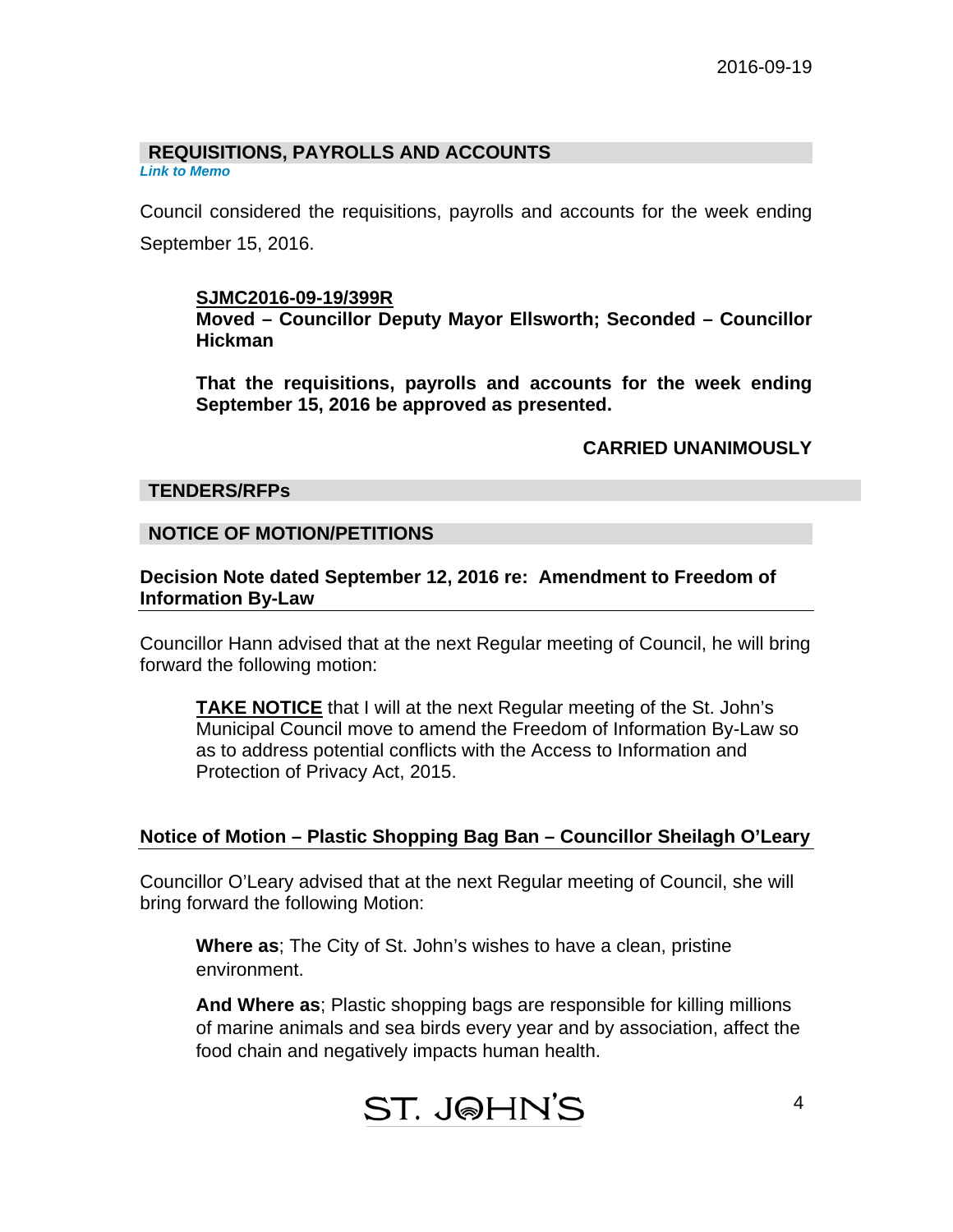**And Where as;** An island bigger than the size of Newfoundland and Labrador, some 600,000 Sq Km is forming in the Central Pacific Ocean……an island made entirely of discarded plastic debris.

**And Where as**; Numerous jurisdictions around the world as well as several within the province of Newfoundland & Labrador have already imposed bans on the distribution of single-use plastic shopping bags.

**And Where as**; Municipalities Newfoundland and Labrador representing 276 incorporated municipalities in the province and their 2000 plus local leaders passed a resolution at its 2015 *AGM "requesting the Province of Newfoundland and Labrador prohibit all retail stores from providing customers with single use plastic shopping bags*" as proposed by the Town of Portugal Cove St. Phillips.

**And Where as**; The Board of Directors on Municipalities Newfoundland and Labrador on September 12, 2016, has written the Provincial Minister of Municipal Affairs and the Provincial Minister of Environment and Climate Change *requesting that a joint committee be struck to explore a Provincial Ban.* 

**Be it Resolved**: The City of St. John's write a letter to the Province supporting the Resolution passed by MNL in 2015 as well as the Board of Directors leadership on its letter to the Province dated September 12th, 2016.

#### **OTHER BUSINESS**

#### **Councillor O'Leary**

- Requested that staff provide a time frame for the Kenmount Road Concept Plan for development above the 190 m contour.
- Requested that the Nomenclature find an honourable way to commemorate Katerina Roxon, a Stephenville native, who won a gold medal in the women's 100 breast stroke at the Paralympic swimming trials.

## **Councillor Galgay**

 Spoke to a street cleaning notification sent to Mullock Street residents on Friday. The notification actually pertained to Sunday night and as there was some confusion to which night the cleaning was to be done, several residents were ticketed. He asked that the Parking Enforcement Division review the fines issued and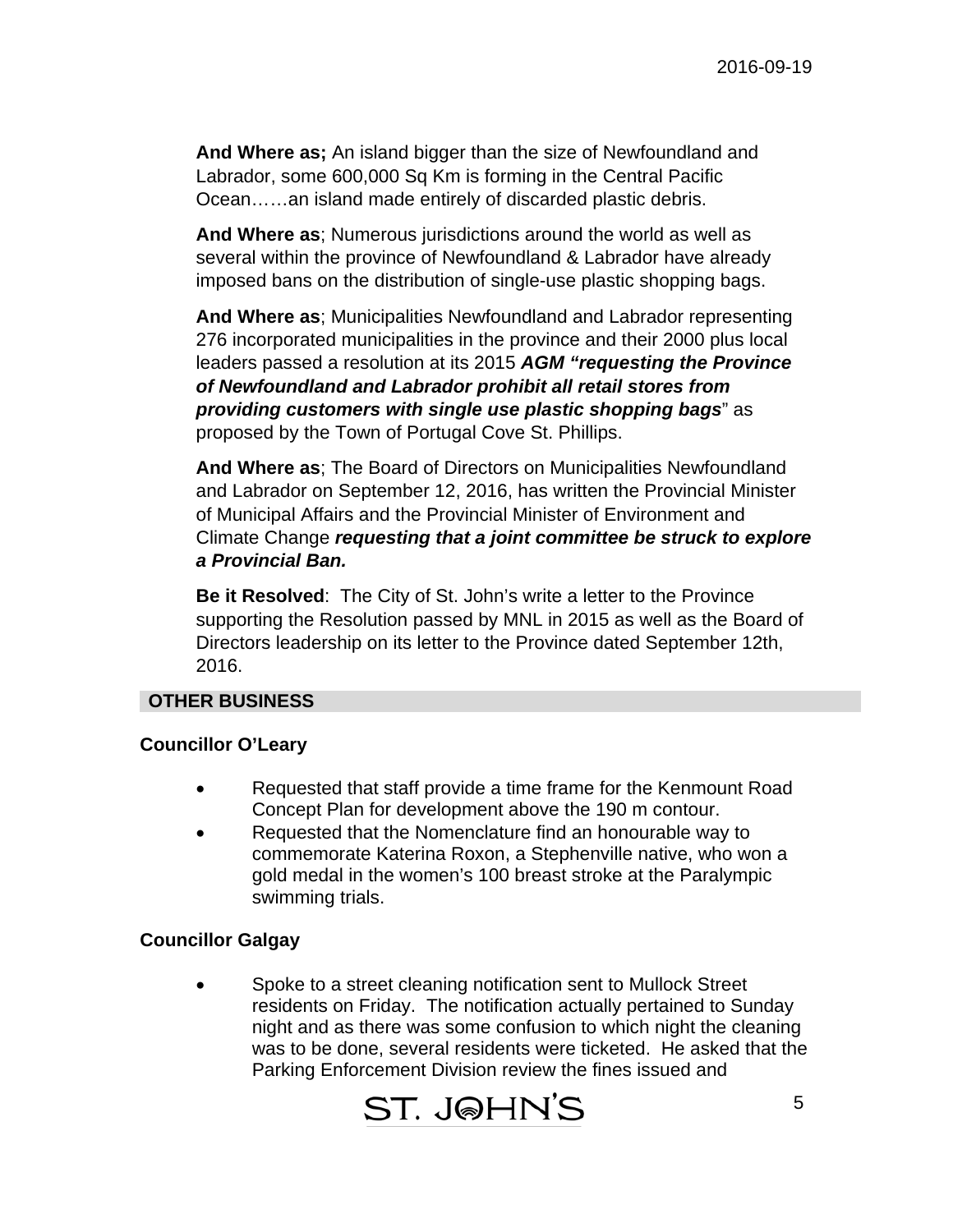determine if anything could be done and further ensure that notifications are sent during the day of, proposed night cleaning, to avoid confusion.

#### **Deputy Mayor Ron Ellsworth**

- Spoke to the RNC issuance of over 200 tickets in the Airport Heights School zone last week. He noted promotion of safe driving is needed. He had previously tried to have a dedicated RNC unit to contend with the City's traffic issues but unfortunately it could not be moved forward. He requested a review on how the City tackles traffic issues and further, if the RNC could be partnered in this process.
- Addressed the ongoing road construction in the City and requested the Public Works Standing Committee review prioritizing projects on main thoroughfares so as to not conflict with heavy traffic influx generated from the opening of schools, colleges and universities in September.
- Deputy Mayor Ellsworth received a complaint from a constituent who did not see signage warning of road work being done which caused them an issue. Deputy Mayor Ellsworth asked that the Public Works Standing Committee review road construction signage to ensure it is quite visible and placed in an area to give ample notification to drivers.

## **ADJOURNMENT**

There being no further business, the meeting adjourned at 5:15 p.m.

 **MAYOR** 

\_\_\_\_\_\_\_\_\_\_\_\_\_\_\_\_\_\_\_\_\_\_\_\_

\_\_\_\_\_\_\_\_\_\_\_\_\_\_\_\_\_\_\_\_\_\_\_\_  **ACTING CITY CLERK** 

ST. J@HN'S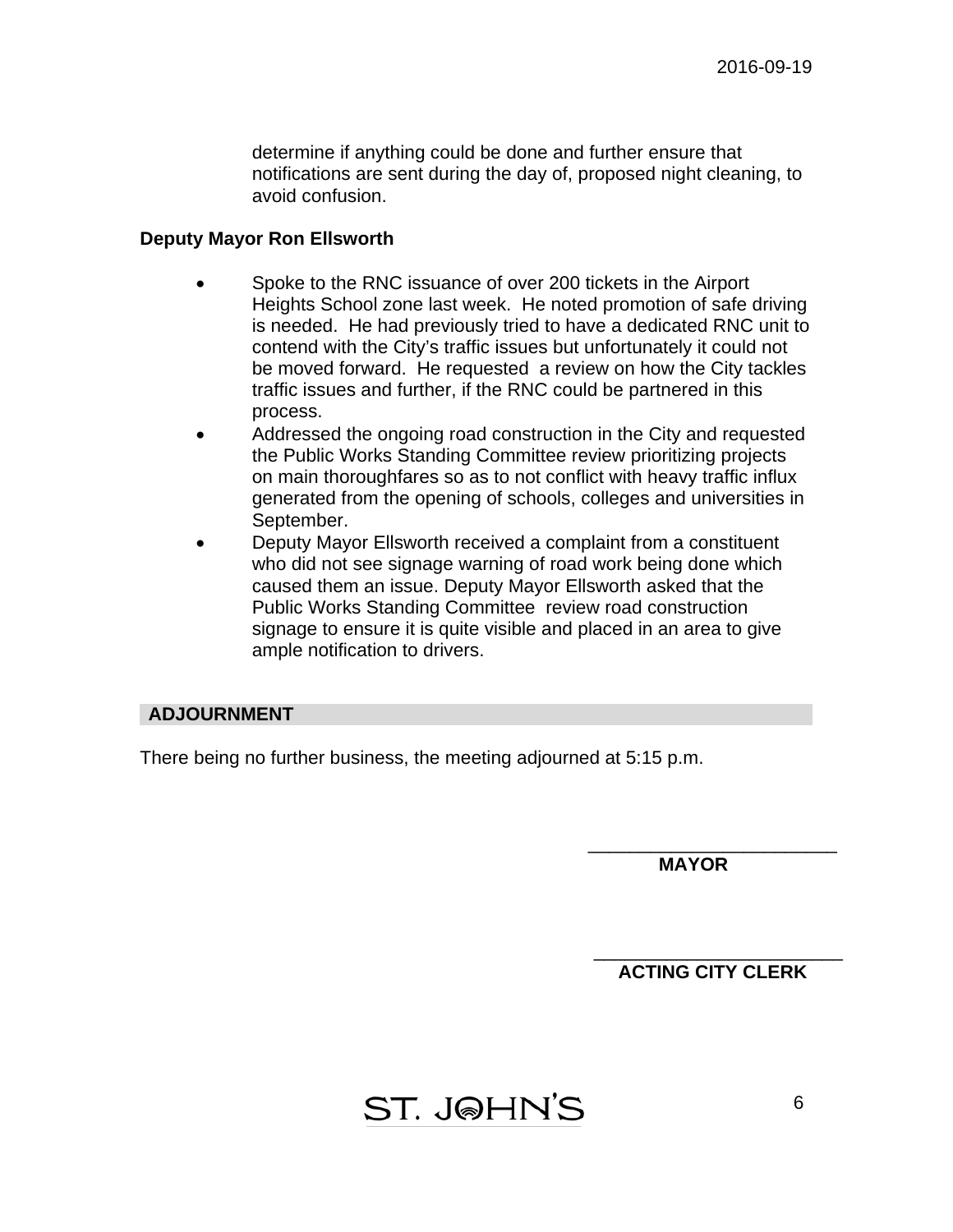#### **DEVELOPMENT PERMITS LIST DEPARTMENT OF PLANNING, DEVELOPMENT AND ENGINEERING FOR THE PERIOD OF September 8, 2016 TO September 14, 2016**

| Code                          | Applicant                                                                                              | Application                                                                                                                                                                                                           | Location             | Ward | <b>Development</b><br>Officer's Decision                                                  | Date     |
|-------------------------------|--------------------------------------------------------------------------------------------------------|-----------------------------------------------------------------------------------------------------------------------------------------------------------------------------------------------------------------------|----------------------|------|-------------------------------------------------------------------------------------------|----------|
| <b>RES</b>                    |                                                                                                        | <b>Single Family Dwelling</b>                                                                                                                                                                                         | 8 Wild Rose Lane     | 5    | Approved                                                                                  | 16-09-09 |
| AG                            | Dept of<br>Fisheries,<br>Forestry &<br>Agrifoods                                                       | Temporary bridge<br>over existing damaged<br>bridge.                                                                                                                                                                  | 780 Pipeline Road    | 5    | Approved                                                                                  | 16-09-12 |
| COM                           | Rideout Tool &<br>Machine Inc.                                                                         | Site Drainage Design                                                                                                                                                                                                  | 222 Kenmount Road    | 4    | Approved                                                                                  | 16-09-12 |
|                               |                                                                                                        |                                                                                                                                                                                                                       |                      |      |                                                                                           |          |
|                               |                                                                                                        |                                                                                                                                                                                                                       |                      |      | $\mathbf Q$                                                                               |          |
|                               |                                                                                                        |                                                                                                                                                                                                                       |                      |      |                                                                                           |          |
|                               |                                                                                                        |                                                                                                                                                                                                                       |                      |      |                                                                                           |          |
| <b>RES</b><br>AG<br><b>OT</b> | <b>Code Classification:</b><br>- Residential<br><b>COM</b><br>- Commercial<br>- Agriculture<br>- Other | <b>INST</b><br>- Institutional<br><b>IND</b><br>- Industrial                                                                                                                                                          | Nimbres of September |      | <b>Gerard Doran</b><br>Development Supervisor<br>Development Division -<br>PDE Department |          |
| $**$                          |                                                                                                        | This list is issued for information purposes only. Approants have been advised in<br>writing of the Development Officer's decision and their right to appeal any decision<br>to the St. John's Local Board of Appeal. |                      |      |                                                                                           |          |
|                               |                                                                                                        |                                                                                                                                                                                                                       |                      |      |                                                                                           |          |
|                               |                                                                                                        | Apparait                                                                                                                                                                                                              |                      |      |                                                                                           |          |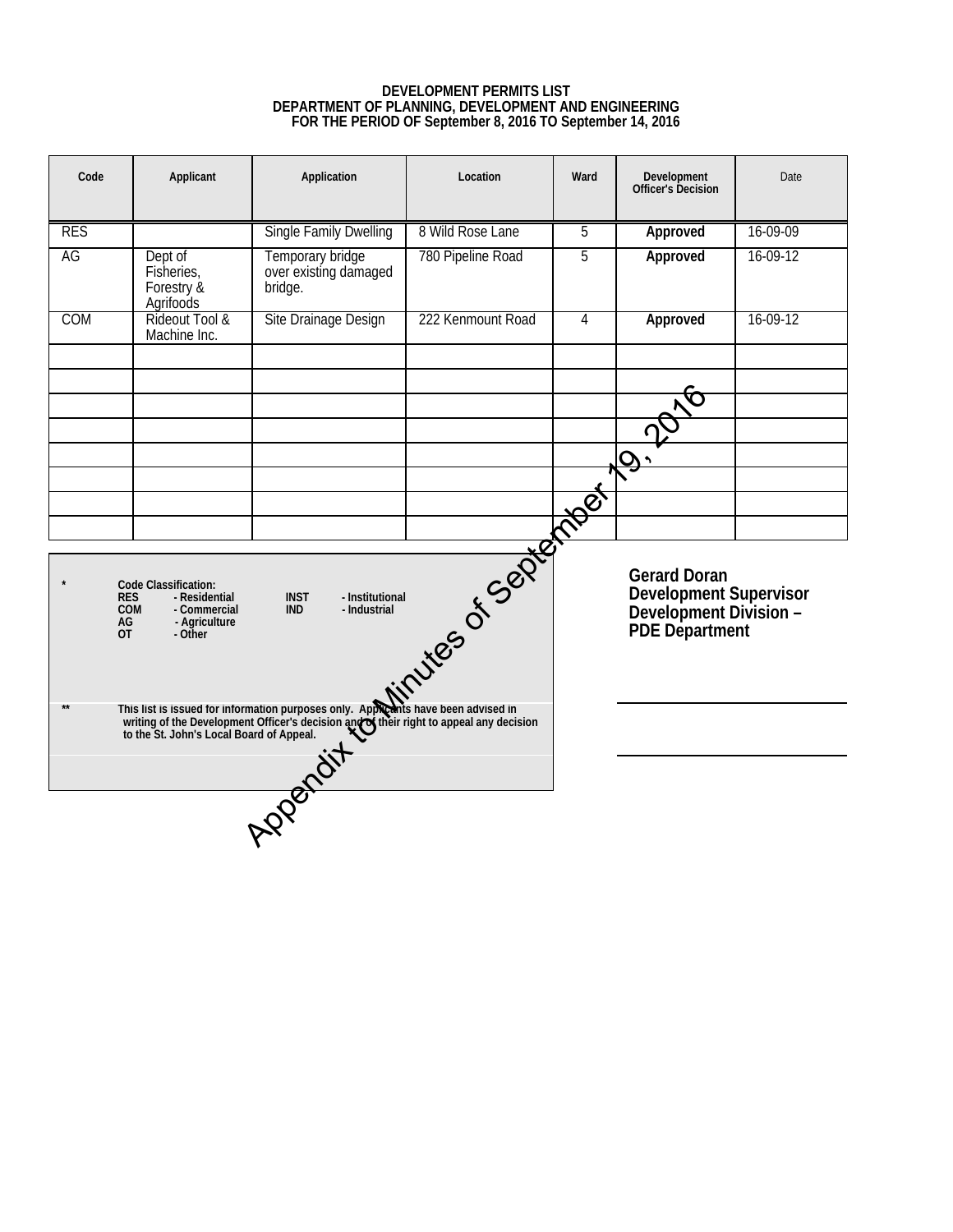## **Building Permits List Council's September 15, 2016 Regular Meeting**

Permits Issued: 2016/09/08 To 2016/09/14

**Class: Commercial**

57 Blackmarsh Rd Ms Place Of Assembly 44 Crosbie Rd Ms Retail Store 84-86 Elizabeth Ave Ms Service Shop 84-86 Elizabeth Ave Ms Retail Store 391-395 Empire Ave Ms Service Shop 324 Frecker Dr<br>
324 Frecker Dr<br>
12 Gleneyre St<br>
16-72 Hamlyn Road<br>
14 Hebron Way<br>
5 Hebron Way<br>
5 Hebron Way, Ultramar<br>
25 Hebron T 12 Gleneyre St<br>16-72 Hamlyn Road n and the matrix of the May Music Restaurant May Music Restaurant 14 Hebron Way **MS** Restaurant 5 Hebron Way, Ultramar Ms Retail Store 25 Hebron Way Ms Restaurant 189 Higgins Line 61 James Lane Ms Ms Warehouse 50 Kelsey Dr Ms Retail other 58 Kenmount Rd 274 Kenmount Rd  $\qquad \qquad$  Ms Re $\alpha$  Store 85-95 Kenmount Rd Ms Ms Car Sales Lot 193 Kenmount Rd Ms X Retail Store 409 Kenmount Rd MS Car Sales Lot 515 Kenmount Rd Ms Car Sales Lot 65 Kiwanis St  $\mathbf{x}$  Ms Retail Store 90 Logy Bay Rd  $\bigcup$  Ms Club 101 Macdonald Dr Ms Place Of Amusement 355 Main Rd. Shamrock City  $\mathbb{N}$  Ms Tavern 355 Main Rd.Shamrock City  $\sum$  Ms Service Shop 355-367 Main Rd  $\bigcup$  Ms Retail Store 10 Messenger Dr  $\cdot$  Ms Retail Store 6 Mullaly St  $\mathbb{N}$  Ms Warehouse 119 New Cove Rd  $\bullet$  Ms Clinic 60 O'leary Ave  $\mathcal{O}$  Ms Retail Store 20 Peet St  $\bigcirc$  Ms Car Sales Lot 279 Portugal ve Rd Ms Clinic 283 Portuga Cove Rd Ms Retail Store 35 Ridge Rd Ms Club %46-50 Robin Hood Bay Rd Ms Industrial Use<br>46-50 Robin Hood Bay Rd Ms Industrial Use 46-50 Robin Hood Bay Rd 20 Ropewalk Lane Ms Retail Store 38-42 Ropewalk Lane Ms Day Care Centre 10 Stavanger Dr Ms Retail Store 16 Stavanger Dr Ms Restaurant 410 Stavanger Dr Ms Retail Store 13 Stavanger Dr Ms Restaurant 415 Stavanger Dr Ms Restaurant Horburn Rd Ms Convenience Store 446 Topsail Rd Ms Service Station 462 Topsail Rd Ms Convenience Store 681 Topsail Rd Ms Place Of Amusement 10 Elizabeth Ave Ms Office 120 Torbay Rd Ms Office 320 Torbay Rd

202 Water St/2nd Fl. Kmd Spa Co Clinic 16-72 Hammer Sn Retail Store 192-194 Torbay Rd<br>320 Torbay Rd Ms Club Ms Club pier and the Minutes of Minutes of Minutes of Minutes (Apple Reset Minutes of Minutes of Minutes of Minutes of Minutes of Minutes of Minutes of Minutes of Minutes of Minutes of Minutes of Minutes of Minutes of Minutes of M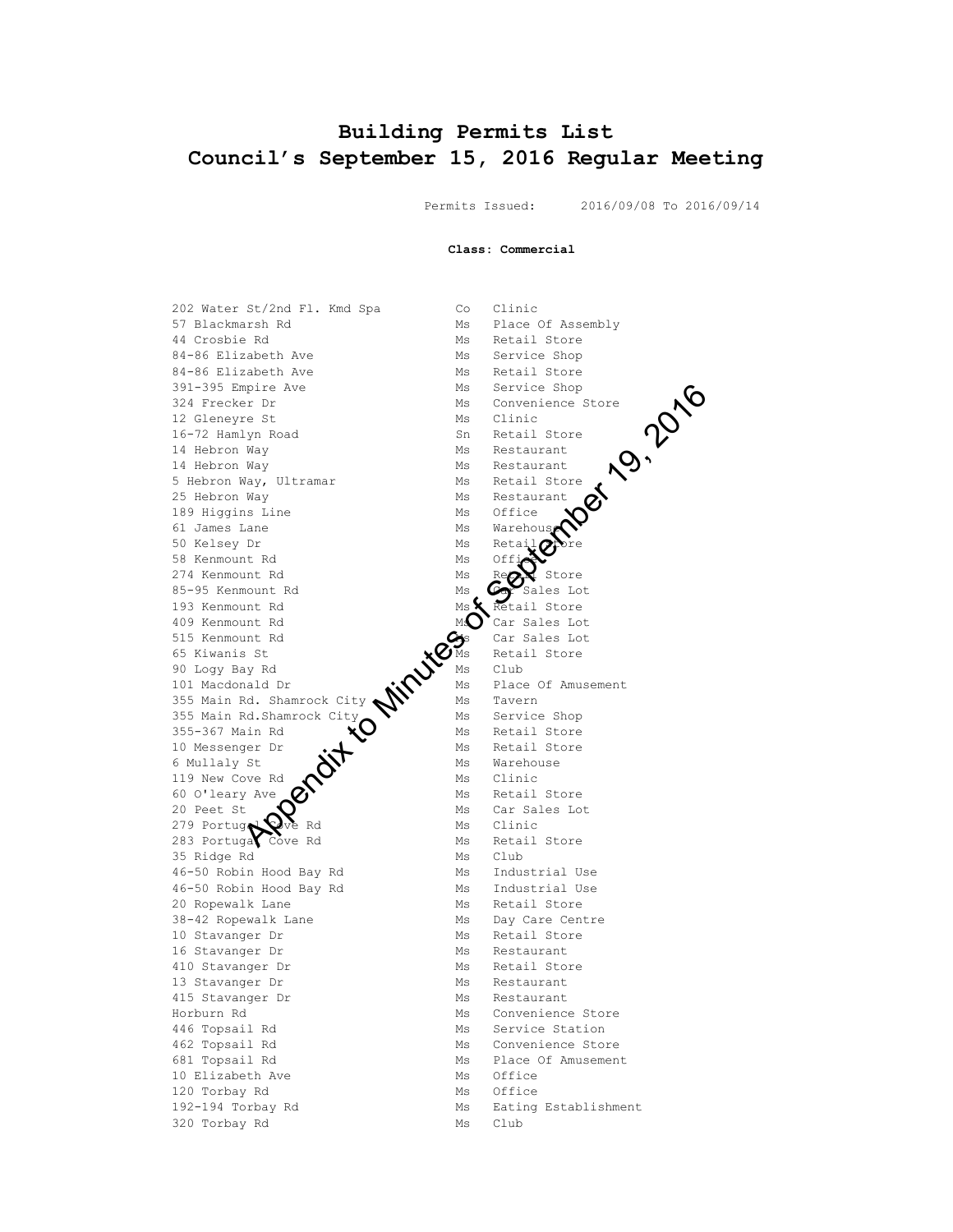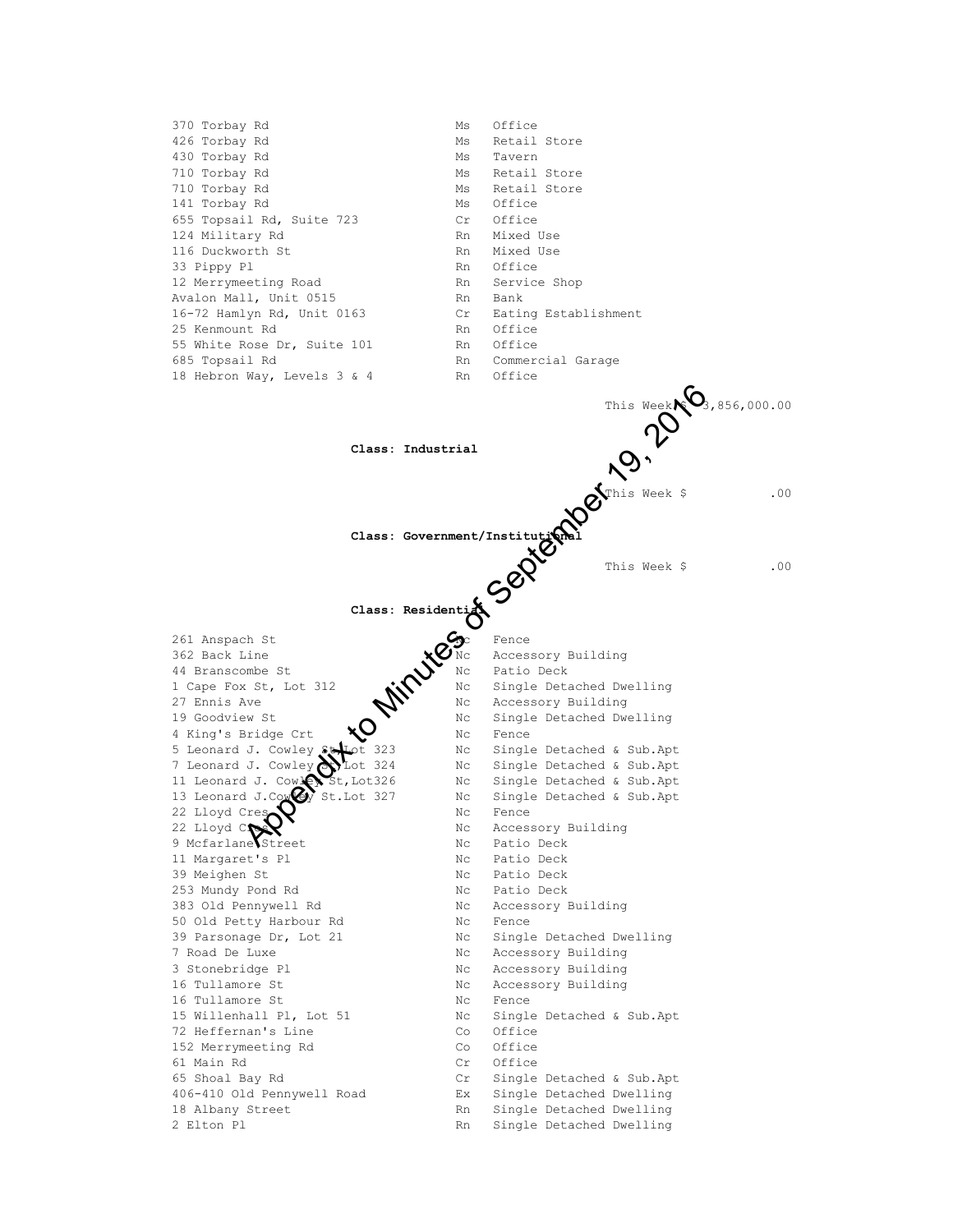| 51 Ennis Ave        | Rn. | Single Detached Dwelling  |
|---------------------|-----|---------------------------|
| 21 Garrison Hill    | Rn. | Semi-Detached Dwelling    |
| 14 Hamlet St        | Rn  | Single Detached Dwelling  |
| 3 Henry Larsen St   | Rn  | Single Detached & Sub.Apt |
| 35 Parliament St    | Rn  | Single Detached Dwelling  |
| 163 Topsail Road    | Rn  | Single Detached Dwelling  |
| 3 Vaughan Pl        | Rn. | Single Detached Dwelling  |
| 116 Moss Heather Dr | Sw  | Single Detached Dwelling  |
| 0 Skanes Ave        | Sw  | Single Detached Dwelling  |
|                     |     |                           |

This Week \$ 1,872,379.00

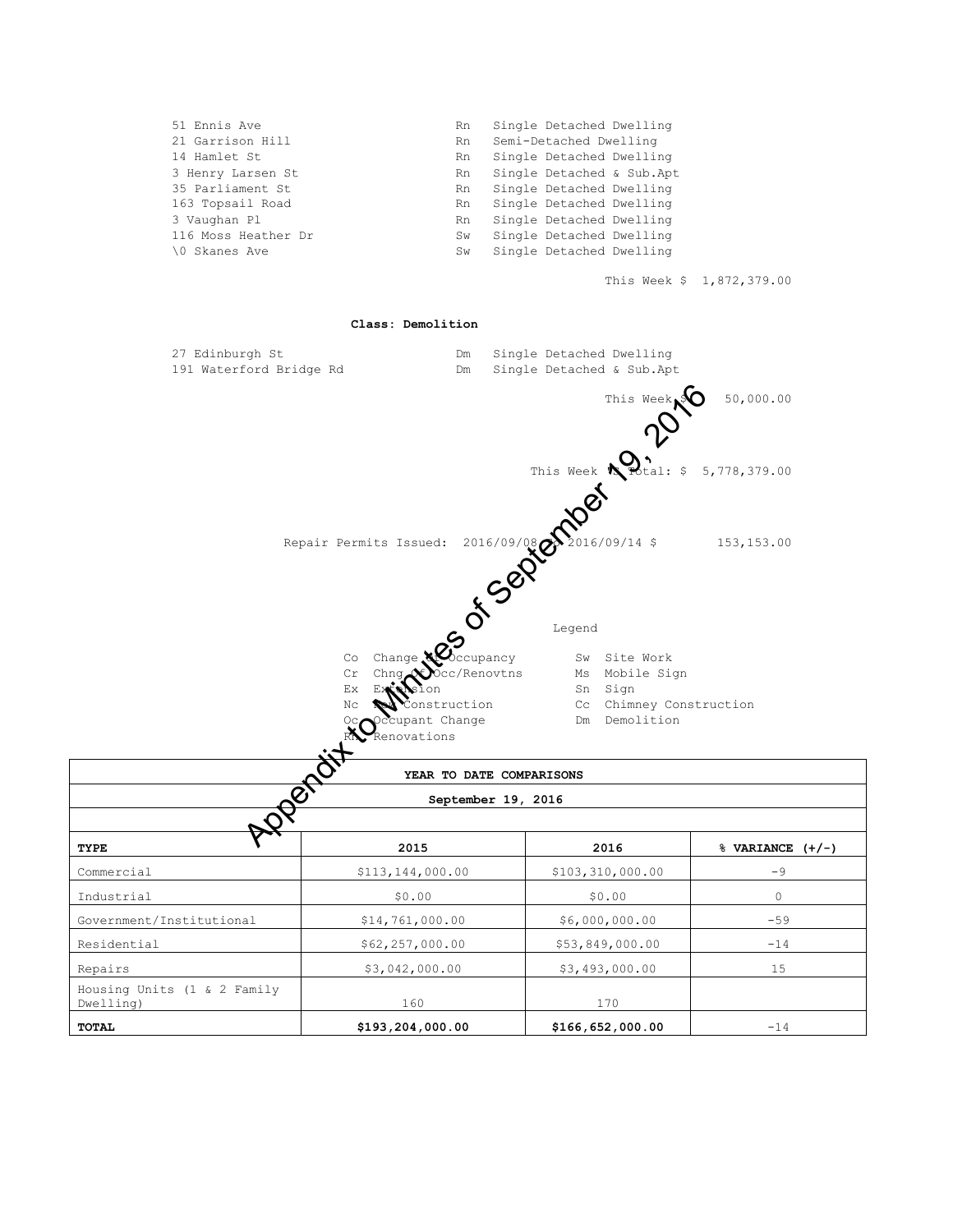Respectfully Submitted,

Jason Sinyard, P. Eng., MBA Deputy City Manger Planning & Development & Engineering

Appendix to Minutes of September 19, 2016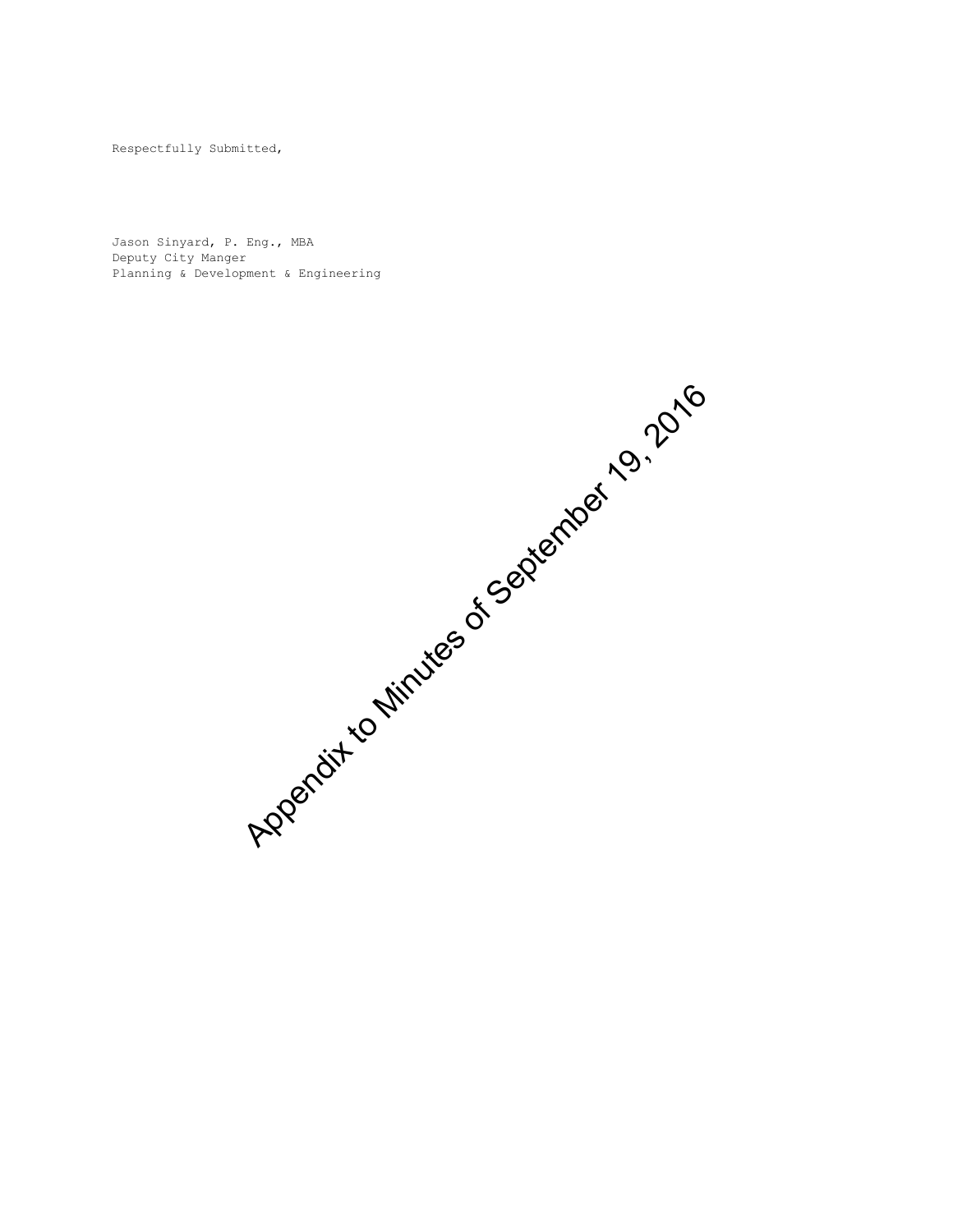

ST. JOHN'S

DEPARTMENT OF FINANCE CITY OF ST. JOHN'S PO BOX 908 ST. JOHN'S NL CANADA A1C 5M2 WWW.STJOHNS.CA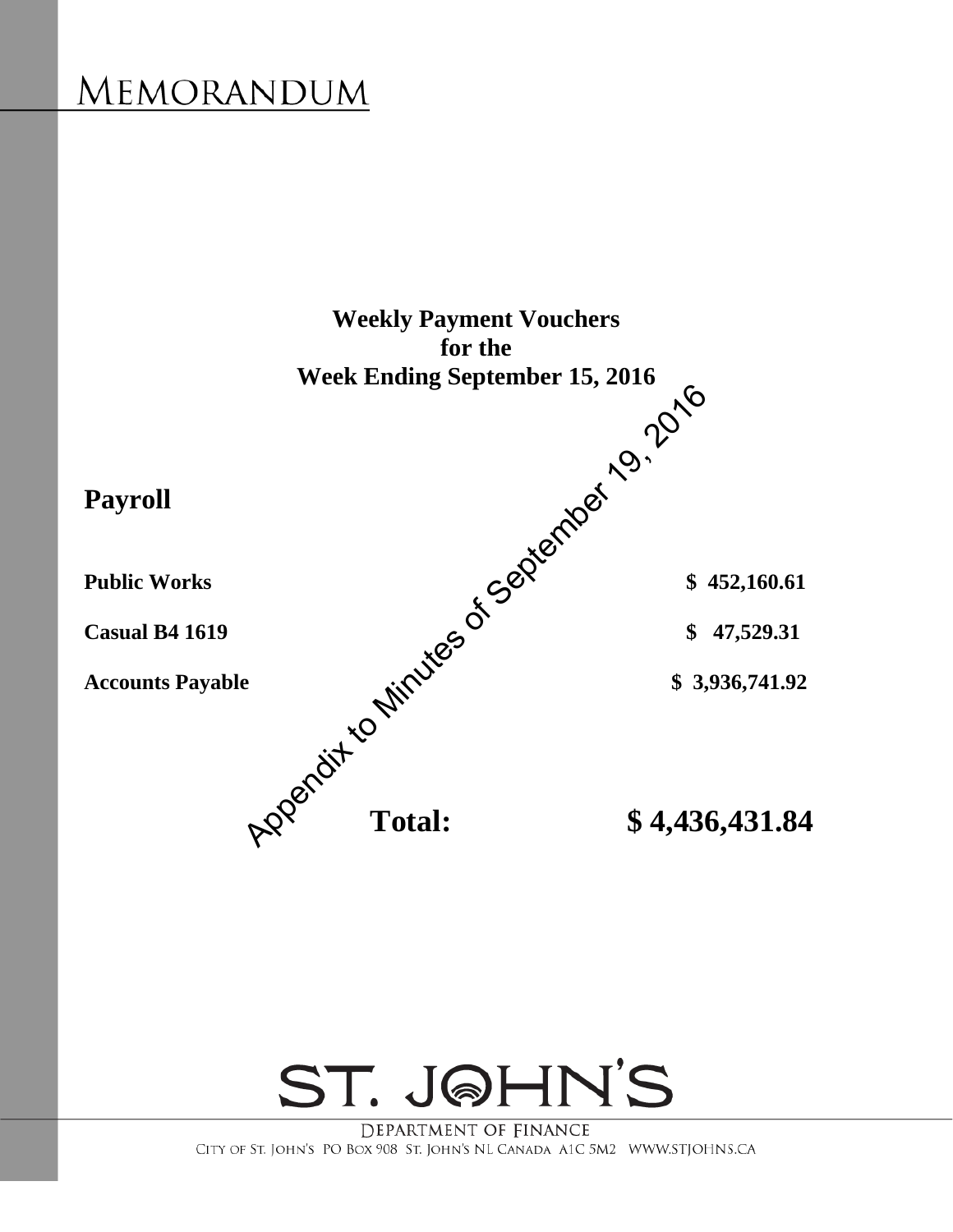| <b>NAME</b>                                                     | <b>CHEQUE #</b>    | DESCRIPTION                                                                                                                                            | AMOUNT     |
|-----------------------------------------------------------------|--------------------|--------------------------------------------------------------------------------------------------------------------------------------------------------|------------|
| COLIN CROFT                                                     | 101350             | CLAIMED FOR TAXES - REFER #101327                                                                                                                      | 700.79     |
| COLIN CROFT                                                     | 101351             | REFUND FOR SEPTIC DEPOSIT                                                                                                                              | 1,299.21   |
| GIBRALTAR DEVELOPMENT LIMITED                                   | 101352             | CLAIMED FOR TAXES - REFER #101310                                                                                                                      | 21,429.74  |
| GIBRALTAR DEVELOPMENT LIMITED                                   | 101353             | TEMP OCCUPANCE SECURITY - 25 RHODORA ST                                                                                                                | 6,070.26   |
|                                                                 |                    | DATA & USAGE CHARGES                                                                                                                                   |            |
| ROGERS COMMUNICATIONS CANADA INC.                               | 101354             |                                                                                                                                                        | 1,552.50   |
| IRVING OIL MARKETING GP                                         | 101355             | GASOLINE & DIESEL PURCHASES                                                                                                                            | 5,377.93   |
| ONX ENTERPRISE SOLUTIONS LIMITED                                | 101356             | PROFESSIONAL SERVICES                                                                                                                                  | 16,385.00  |
| PETROFORMA INC.,                                                | 101357             | PROFESSIONAL SERVICES                                                                                                                                  | 150.85     |
| PUBLIC SERVICE CREDIT UNION                                     | 101358             | PAYROLL DEDUCTIONS                                                                                                                                     | 6,010.28   |
| NEWFOUNDLAND EXCHEQUER ACCOUNT                                  | 101359             | REGISTRATION OF EASEMENT                                                                                                                               | 141,125.72 |
| Appendi<br>NL CONTINUING LEGAL EDUCATION                        | 101360             | SEMINAR                                                                                                                                                | 150.00     |
|                                                                 |                    | REFUND COURT OF APPEAL                                                                                                                                 |            |
| CROMBIE DEVELOPMENTS LTD                                        | 101361             |                                                                                                                                                        | 600.00     |
| WHITE HILLS PROPERTY INC.                                       | 101362             | REFUND COURT OF APPEAL                                                                                                                                 | 200.00     |
| FAIRVIEW INVESTMENTS LTD                                        | 101363             | REFUND COURT OF APPEAL                                                                                                                                 | 400.00     |
| CAPITAL PRE-CAST                                                | 101364             | REFUND COURT OF APPEAL                                                                                                                                 | 200.00     |
| DUFFY CAPITAL INC                                               | 101365             | REFUND COURT OF APPEAL                                                                                                                                 | 200.00     |
| CGI DEVELOPMENT INC                                             | 101366             | REFUND COURT OF APPEAL                                                                                                                                 | 200.00     |
| HAROLD F HAYWARD                                                |                    | REFUND COURT OF APPEAL                                                                                                                                 | 200.00     |
| COBALT PROPERTIES LIMITED                                       |                    | REFUND COURT OF APPEAL                                                                                                                                 | 600.00     |
| MOORE HOLDINGS LIMITED                                          | <b>DESCRIPTION</b> | REFUND COURT OF APPEAL                                                                                                                                 | 400.00     |
|                                                                 |                    |                                                                                                                                                        |            |
| RANDY WALSH                                                     |                    | REFUND COURT OF APPEAL                                                                                                                                 | 60.00      |
| A. BEVERLY MOORE                                                |                    | REFUND COURT OF APPEAL                                                                                                                                 | 200.00     |
| KILLAM INVESTMENTS INC.                                         | 101372             | <b>A REFUND COURT OF APPEAL</b><br><b>SAFUND COURT OF APPEAL<br/>FRAGRESS PAYMENT<br/>PROCRESS PAYMENT<br/>DATA SAGRE CHARGES<br/>REFUND FAAAPPEAL</b> | 60.00      |
| VIKING CONSTRUCTION LTD-SOUTHWEST MN                            | 101373             |                                                                                                                                                        | 60.00      |
| INFINITY CONSTRUCTION                                           | 101374             |                                                                                                                                                        | 237,318.35 |
| <b>GCR TIRE CENTRE</b>                                          | 101375             |                                                                                                                                                        | 5,492.48   |
| ROGERS COMMUNICATIONS CANADA INC.                               | 101376             |                                                                                                                                                        | 227.70     |
| DOUGLAS DOMINO                                                  | 101377             |                                                                                                                                                        | 60.00      |
|                                                                 |                    |                                                                                                                                                        |            |
| NEWFOUNDLAND EXCHEQUER ACCOUNT                                  | 101378             |                                                                                                                                                        | 10.00      |
| LILLIAN HARDING                                                 | 101379             | registrat <b>ió@</b> of easement<br>refund of se <b>c</b> ur <del>y</del> y                                                                            | 25,000.00  |
| BRUCE PEARCE                                                    | 101380             |                                                                                                                                                        | 1,289.87   |
| TRINAV PROPERTIES INC.                                          | 101381             | IRAVEL ADVANCE <b>S QUE</b><br>REFUND COURT OF <del>AP</del> PE <del>A</del><br>REFINIT COURT OF APPE <del>A</del>                                     | 200.00     |
| KENMOUNT PROPERTIES INC.                                        | 101382             | REFUND COURT OF APA                                                                                                                                    | 200.00     |
| FAIRVIEW INVESTMENTS LTD                                        | 101383             | REFUND COURT OF APPEA                                                                                                                                  | 200.00     |
| EAST PORT PROPERTIES LIMITED IN TRUST FOR EASTSIDE 2008 EQUITIE | 101384             | REFUND COURT OF APPEAL                                                                                                                                 | 200.00     |
| TURNER DRAKE & PARTNERS LIMITED                                 | 101385             | REFUND COURT OF APPEAL                                                                                                                                 | 1,000.00   |
| COBALT PROPERTIES LIMITED                                       | 101386             | REFUND COURT OF APPEAL                                                                                                                                 | 200.00     |
| MOORE HOLDINGS LIMITED                                          | 101387             | COURT OF APPEAL<br>REFUND                                                                                                                              | 200.00     |
| KIRKLAND BALSOM & ASSOC.                                        | 101388             | REFUND COURT OF APPEAL                                                                                                                                 | 200.00     |
| BIDGOODS SHOPPING PLAZA                                         | 101389             | <b>COURT OF APPEAL</b><br>REFUND                                                                                                                       | 60.00      |
| STEPHEN G LEE & ROSANN SEVIOUR                                  | 101390             | REFUND COURT OF APPEAL                                                                                                                                 | 60.00      |
| PRADEEP BOBBY                                                   | 101391             | COURT OF APPEAL<br>REFUND                                                                                                                              | 60.00      |
| ANN BELL                                                        | 101392             | <b>COURT OF APPEAL</b><br>REFUND                                                                                                                       | 60.00      |
| JOHANNES & ELKE MOLGAARD                                        | 101393             | REFUND COURT OF APPEAL                                                                                                                                 | 60.00      |
| THOMAS O'REILLY                                                 | 101394             | REFUND COURT OF APPEAL                                                                                                                                 | 60.00      |

Page 1 of 7 Page 1 of 7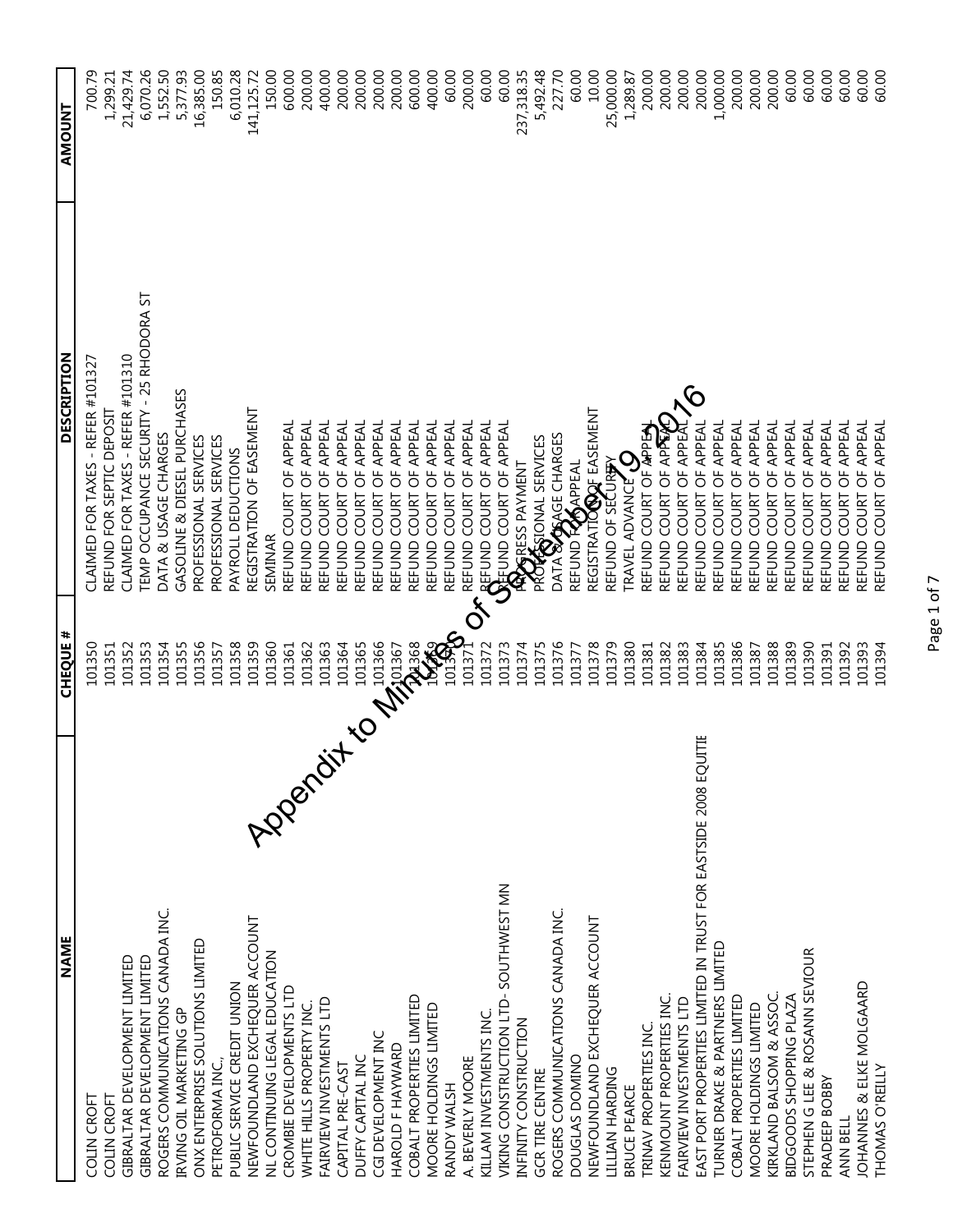| <b>NAME</b>                      | <b>CHEQUE #</b>        | <b>DESCRIPTION</b>                                                    | <b>AMOUNT</b> |
|----------------------------------|------------------------|-----------------------------------------------------------------------|---------------|
| EDWARD & DONNA WINTER            | 101395                 | REFUND COURT OF APPEAL                                                | 60.00         |
| DALE RIDEOUT & LISA STRONG       | 101396                 | REFUND COURT OF APPEAL                                                | 60.00         |
| MODERN PAVING LTD.               | 101397                 | PROGRESS PAYMENT                                                      | 513,412.35    |
| PYRAMID CONSTRUCTION LIMITED     | 101398                 | PROGRESS PAYMENT                                                      | 1,328,174.14  |
| DR. MAUREEN GIBBONS              | 101399                 | PROFESSIONAL SERVICES                                                 | 20.00         |
| BEATRICE O'REILLY                | 101400                 | REFUND FOR SENIORS PROGRAM                                            | 37.00         |
| DR. A.R. ROLFE                   | 101401                 | PROFESSIONAL SERVICES - RAILWAY MUSEUM                                | 20.00         |
| GORDON BARNES                    | 101402                 | PROFESSIONAL SERVICES                                                 | 2,400.00      |
| MCGRATH, CINDY                   | 101403                 | MILEAGE                                                               | 15.29         |
| MELISSA MURRAY                   | 101404                 | MILEAGE                                                               | 55.58         |
| Appendit<br>EVA DAVENPORT        | 101405                 | <b>MILEAGE</b>                                                        | 14.92         |
| DOUGLAS HALLIDAY                 | 101406                 | MILEAGE                                                               | 31.89         |
| STACEY ROBERTS                   | 101407                 | MILEAGE                                                               | 62.57         |
| ALICIA COLES                     | 101408                 | MILEAGE                                                               | 141.49        |
| PEDDLE, ROBERT                   | 101409                 | VEHICLE BUSINESS INSURANCE                                            | 233.45        |
| BURDEN, TERRY                    | 101410                 | VEHICLE BUSINESS INSURANCE                                            | 72.00         |
| BURTON, JOHN                     | <b>MARIAN SEPARATE</b> | VEHICLE BUSINESS INSURANCE                                            | 156.00        |
| APPRAISAL INSTITUTE OF CANADA    |                        | MEMBERSHIP FEES                                                       | 6,483.75      |
| NEWFOUNDLAND POWER               |                        | ELECTRICAL SERVICES                                                   | 59,953.79     |
| <b>GCR TIRE CENTRE</b>           |                        | <b>TIRES</b>                                                          | 6,017.72      |
| CITY OF ST. JOHN'S               |                        | REPLENISH PETTY CASH                                                  | 212.08        |
| JONES, CHRISTINA                 |                        | MILEAGE                                                               | 104.14        |
| MACKENZIE, NEIL                  | 101417                 |                                                                       | 30.98         |
| WHITE, LESLIE                    | 101418                 | `<br>\\[ LEAGE<br>\\[\]C FIRST AID INSTRUCTOR TRAINER RECERT<br>\\[\] | 250.00        |
| ROSE, TRISHA                     | 101419                 |                                                                       | 102.00        |
| SULLIVAN, DAPHNE                 | 101420                 |                                                                       | 349.40        |
| DOYLE, ROBERT                    | 101421                 | ORTHOPPIC BOOTS                                                       | 230.00        |
| <b>INNOWZE</b>                   | 1168                   | PROFESSOONL SERVICES<br>PROFESSIONAL SERVICES                         | 13,552.35     |
| CORROSION PROBE INC.,            | 1169                   |                                                                       | 16,762.32     |
| ACKLANDS-GRAINGER                | 101422                 | INDUSTRIAL SUPP <b>ATE</b><br>SEWER INSPECTIONS                       | 876.30        |
| AFONSO GROUP LIMITED             | 101423                 |                                                                       | 3,722.50      |
| AIR COOLED ENGINE SERVICE LTD    | 101424                 | REPAIR PARTS                                                          | 103.84        |
| SERVICEMASTER CONTRACT SERVICE   | 101425                 | CLEANING SERVICES                                                     | 1,845.75      |
| ATLANTIC PURIFICATION SYSTEM LTD | 101426                 | WATER PURIFICATION SUPPLES                                            | 1,752.37      |
| AVALON STEAMATIC LTD.            | 101427                 | CLEANING SERVICES                                                     | 391.00        |
| BABB LOCK & SAFE CO. LTD         | 101428                 | PROFESSIONAL SERVICES                                                 | 239.20        |
| DYNA ENGINEERING LTD             | 101429                 | PROFESSIONAL SERVICES                                                 | 596.64        |
| MUNICIPAL CONSTRUCTION LIMITED   | 101430                 | SAND AND GRAVEL                                                       | 12,013.43     |
| VISION PACKAGING SUPPLIES        | 101431                 | GLOVES, SHELVES, SIDE PANELS                                          | 62.68         |
| NEWFOUNDLAND EXCHEQUER ACCOUNT   | 101432                 | REGISTRATION OF EASEMENT                                              | 2,030.10      |
| DF BARNES LIMITED                | 101433                 | FLAT BAR                                                              | 810.75        |
| HERCULES SLR INC.                | 101434                 | REPAIR PARTS                                                          | 301.88        |
| DOMINION STORES 924              | 101435                 | <b>MISCELLANEOUS SUPPLIES</b>                                         | 67.15         |
| CABOT PEST CONTROL               | 101436                 | PEST CONTROL                                                          | 3,736.61      |

Page 2 of 7 Page 2 of 7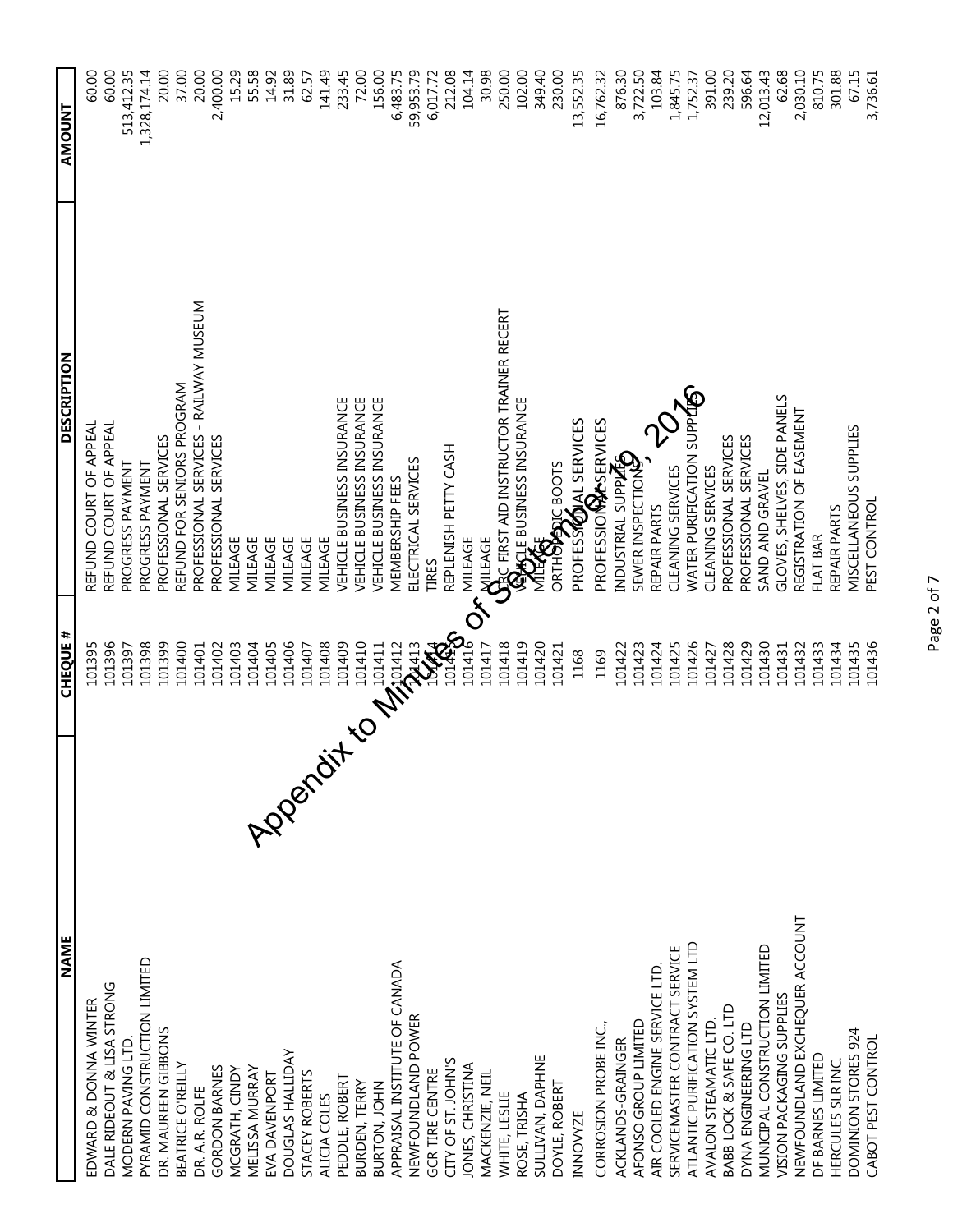| <b>NAME</b>                                     | <b>CHEQUE #</b>     | <b>DESCRIPTION</b>                                                             | <b>AMOUNT</b> |
|-------------------------------------------------|---------------------|--------------------------------------------------------------------------------|---------------|
| DULUX PAINTS                                    | 101437              | PAINT SUPPLIES                                                                 | 121.33        |
| ROCKWATER PROFESSIONAL PRODUCT                  | 101438              | CHEMICALS                                                                      | 4,168.29      |
| TIM HORTONS STORE 387                           | 101439              | REFRESHMENTS                                                                   | 401.57        |
| S & L ENTERPRISE                                | 101440              | RENTAL OF EQUIPMENT                                                            | 24,621.52     |
| CHIMO CONSTRUCTION LIMITED                      | 101441              | REFUND - TEMPORARY OCCUPANCY PERMIT                                            | 26,000.00     |
| CLASS C SOLUTIONS GROUP                         | 101442              | REPAIR PARTS                                                                   | 4,030.00      |
| OVERHEAD DOORS NFLD LTD                         | 101443              | <b>DOORS</b>                                                                   | 5,886.80      |
| BRENKIR INDUSTRIAL SUPPLIES                     | 101444              | PROTECTIVE CLOTHING                                                            | 3,826.71      |
| UNITED RENTAL OF CANADA INC.                    | 101445              | RENTAL OF EQUIPMENT                                                            | 372.05        |
| CARQUEST CANADA LTD.                            | 101446              | <b>AUTO PARTS</b>                                                              | 90.93         |
| <b>JLG TRANSPORATION LTD.</b>                   | 101447              | TAXI SERVICES                                                                  | 170.75        |
| <b>PPerdit</b><br>PINNACLE OFFICE SOLUTIONS LTD | 101448              | PHOTOCOPIES                                                                    | 1,324.64      |
| CO-OP FEEDS/COUNTRY RIBBON INC FEEDS DIVISION   | 101449              | DUCK FEED                                                                      | 234.70        |
| CITY OF MOUNT PEARL                             | 101450              | SNOW CLEARING                                                                  | 119.00        |
| ATLANTIC TRAILER & EQUIPMENT                    | 101451              | REPAIR PARTS                                                                   | 955.14        |
| CABOT BUSINESS FORMS/CABOT PROMOTIONS           | 101452              | BUSINESS FORMS                                                                 | 1,236.25      |
| NEW WORLD FITNESS                               |                     | MEMBERSHIP DUES FOR FIREFIGHTERS                                               | 248.26        |
| SKYHIGH AMUSEMENTS ENT. SERVICES                | <b>CONSTRUCTION</b> | FUN HOUSE                                                                      | 575.00        |
| CAMPBELL'S SHIP SUPPLIES                        |                     | PROTECTIVE CLOTHING                                                            | 651.59        |
| CANADA POST CORPORATION                         |                     | POSTAGE                                                                        | 65.45         |
| CAPITAL READY MIX                               |                     | CONCRETE                                                                       | 655.33        |
| DAVE CARROLL                                    |                     | BAILIFF SERVICES                                                               | 77.00         |
| WALMART 3196-ABERDEEN AVE.                      | 101459              |                                                                                | 316.52        |
| NORTH ATLANTIC SYSTEMS                          | 101460              |                                                                                | 76.71         |
| BLUE WATER MARINE & EQUIPMENT                   | 101461              | <b>E STORAGE BOXES</b><br><b>SSEPAIR PARTS</b><br>REPARE PARTS<br>REPARE PARTS | 279.57        |
| NORTRAX CANADA INC.,                            | 101462              |                                                                                | 6,834.71      |
| CAPITAL PRE-CAST                                | 101463              | HEADWAY                                                                        | 13,800.00     |
| NORTH ATLANTIC SUPPLIES INC.                    | 101464              | REPAIR PAG                                                                     | 55,707.43     |
| <b>SUBWAY</b>                                   | 101465              | FOOD                                                                           | 51.17         |
| KENT                                            | 101466              | <b>BUILDING SUPPLIES</b>                                                       | 84.85         |
| ATLANTIC HOME FURNISHINGS LTD                   | 101467              | APPLIANCES                                                                     | 4,284.84      |
| WALMART 3093-MERCHANT DRIVE                     | 101468              | MISCELLANEOUS SUPPLIES                                                         | 68.16         |
| DULUX PAINTS                                    | 101469              | PAINT SUPPLIES                                                                 | 640.32        |
| PF COLLINS CUSTOMS BROKER LTD                   | 101470              | DUTY AND TAXES                                                                 | 87.74         |
| COLONIAL GARAGE & DIST. LTD.                    | 101471              | <b>AUTO PARTS</b>                                                              | 3,845.69      |
| SCMA NEWFOUNDLAND AND LABRADOR                  | 101472              | MEMBERSHIP                                                                     | 908.50        |
| CONSTRUCTION SIGNS LTD.                         | 101473              | SIGNAGE                                                                        | 2,852.00      |
| SCOTT WINSOR ENTERPRISES INC.,                  | 101474              | REMOVAL OF GARBAGE & DEBRIS                                                    | 1,371.09      |
| TIM HORTON'S STORE - HARVEY RD                  | 101475              | <b>REFRESHMENTS</b>                                                            | 62.27         |
| COUNTRY TRAILER SALES 1999 LTD                  | 101476              | REPAIR PARTS                                                                   | 2,175.33      |
| MASK SECURITY INC.                              | 101477              | <b>TRAFFIC CONTROL</b>                                                         | 21,320.86     |
| MAXXAM ANALYTICS INC.,                          | 101478              | WATER PURIFICATION SUPPLIES                                                    | 4,573.55      |
| LONG & MCQUADE                                  | 101479              | REAL PROGRAM                                                                   | 165.75        |
| CUMMINS EASTERN CANADA LP                       | 101480              | REPAIR PARTS                                                                   | 684.03        |
| KENDALL ENGINEERING LIMITED                     | 101481              | PROFESSIONAL SERVICES                                                          | 1,459.40      |

Page 3 of 7 Page 3 of 7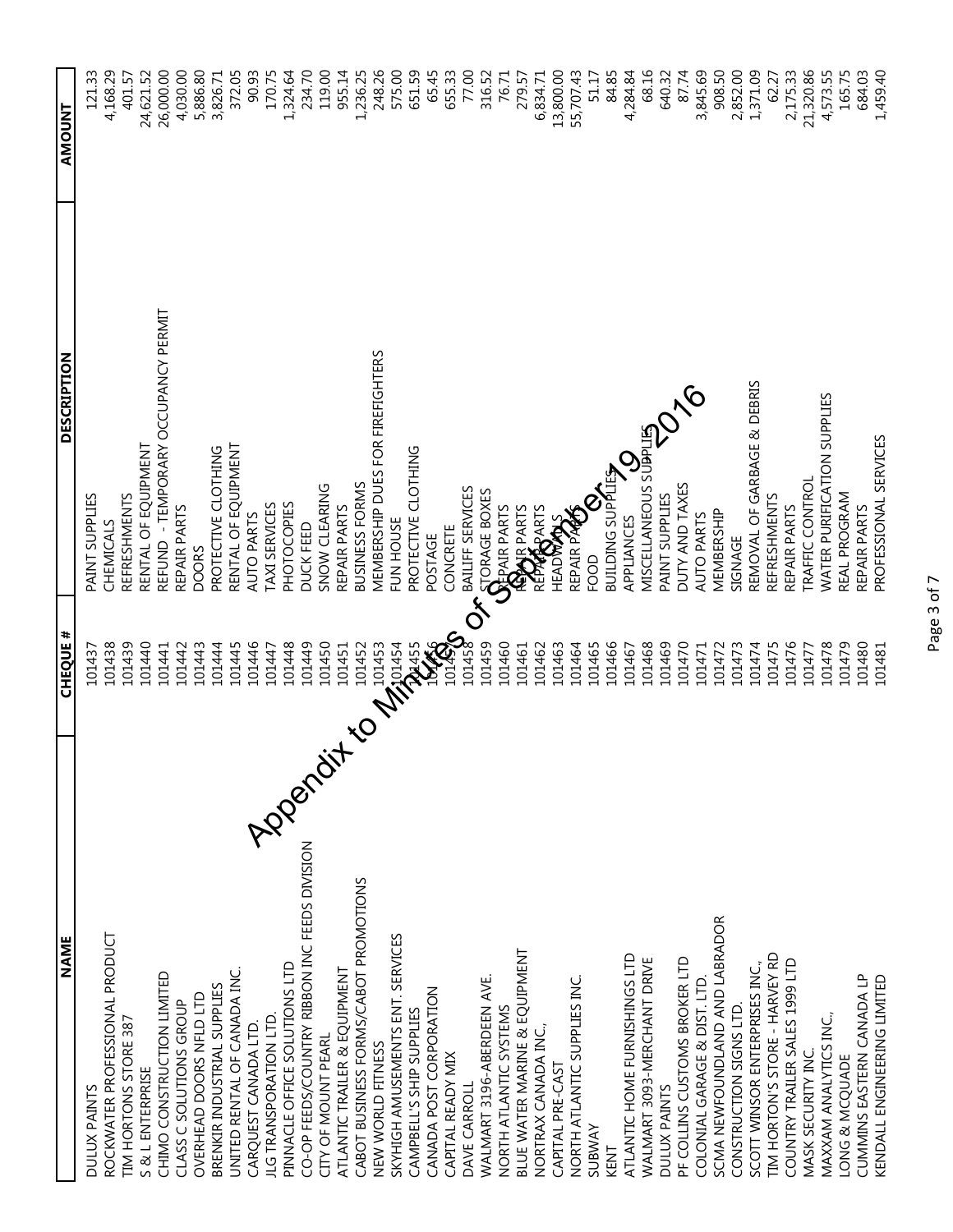| <b>NAME</b>                                   | <b>CHEQUE #</b> | <b>DESCRIPTION</b>                                         | <b>AMOUNT</b> |
|-----------------------------------------------|-----------------|------------------------------------------------------------|---------------|
| EASTERN DEMOLITION & RECYCLERS                | 101482          | WATER ABANDONMENT FEE                                      | 64,000.00     |
| CRAWFORD & COMPANY CANADA INC                 | 101483          | ADJUSTING FEES                                             | 528.00        |
| CABOT READY MIX LIMITED                       | 101484          | PROGRESS PAYMENT                                           | 1,506.72      |
| DICKS & COMPANY LIMITED                       | 101485          | OFFICE SUPPLIES                                            | 301.65        |
| MIC MAC FIRE & SAFETY SOURCE                  | 101486          | PROTECTIVE GLOVES                                          | 8,688.83      |
| DOMINION STORES #922                          | 101487          | <b>BOOF</b>                                                | 134.31        |
| HITECH COMMUNICATIONS LIMITED                 | 101488          | REPAIRS TO EQUIPMENT                                       | 13,371.05     |
| REEFER REPAIR SERVICES (2015) LIMITED         | 101489          | REPAIR PARTS                                               | 316.25        |
| THYSSENKRUPP ELEVATOR                         | 101490          | ELEVATOR MAINTENANCE                                       | 141.25        |
| Appendit<br>PAT'S PLANTS & GARDENS            | 101491          | <b>FLOWERS</b>                                             | 91.89         |
| <b>GOODLIFE FITNESS</b>                       | 101492          | FITNESS MEMBERSHIP                                         | 863.38        |
| CAHILL INSTRUMENTATION LTD.                   | 101493          | PROFESSIONAL SERVICES                                      | 4,308.19      |
| RUSSEL METALS INC.                            | 101494          | VETALS                                                     | 152.15        |
| CANADIAN TIRE CORP.-HEBRON WAY                | 101495          | <b>MISCELLANEOUS SUPPLIES</b>                              | 315.40        |
| CANADIAN TIRE CORP.-MERCHANT DR.              | 101496          | <b>MISCELLANEOUS SUPPLIES</b>                              | 804.99        |
| CANADIAN TIRE CORP .- KELSEY DR.              | 101497          | MISCELLANEOUS SUPPLIES                                     | 262.82        |
| NOVUS WINDSHIELD REPAIR                       | 101498          | <b>MINDSHIELD REPAIRS</b>                                  | 74.75         |
| EAST CHEM INC.                                | <b>MASSIS</b>   | CHEMICALS                                                  | 76.48         |
| EASTERN MEDICAL SUPPLIES                      |                 | <b>MEDICAL SUPPLIES</b>                                    | 380.65        |
| ELECTRONIC CENTER LIMITED                     |                 | ELECTRONIC SUPPLIES                                        | 131.10        |
| EMCO SUPPLY                                   | <b>SARRO</b>    |                                                            | 2,471.13      |
| HOME DEPOT OF CANADA INC.                     | 101503          |                                                            | 204.46        |
| DOMINION STORE 935                            | 101504          | CONSELLANEOUS SUPPLIES                                     | 275.84        |
| EATON INDUSTRIES (CANADA) COMPANY             | 101505          |                                                            | 5,683.30      |
| 21ST CENTURY OFFICE SYSTEMS 1992 LTD.         | 101506          | <b>OPACE</b> SUPPLIES<br>REPARTYS<br>PROFESSIONAL SERVICES | 992.92        |
| BASIL FEARN 93 LTD.                           | 101507          |                                                            | 385.25        |
| CONTROL PRO DISTRIBUTOR INC.                  | 101508          |                                                            | 474.47        |
| CRUISE ASSOCIATION OF NEWFOUNDLAND & LABRADOR | 101509          | <b>ACCOMMOSTION COST</b>                                   | 118.41        |
| GAZE SEED 2015 INCORPORATED                   | 101510          | FIELD MARKIOLOWDER                                         | 1,577.80      |
| PRINCESS AUTO                                 | 101511          | MISCELLANEOUS IF MS                                        | 310.33        |
| IMPACT SIGNS AND GRAPHICS                     | 101512          | SIGNAGE                                                    | 229.63        |
| BURSEY CLEANERS LIMITED                       | 101513          | SIGNAGE                                                    | 16,823.10     |
| GLOBALSTAR CANADA SATELLITE CO                | 101514          | SATELLITE PHONES                                           | 183.95        |
| ENTERPRISE RENT-A-CAR                         | 101515          | CAR RENTAL                                                 | 5,448.70      |
| BOOMIT                                        | 101516          | IT SERVICES                                                | 647.64        |
| OMNITECH INC.                                 | 101517          | FREIGHT                                                    | 1,718.10      |
| WOLSELEY CANADA INC.                          | 101518          | <b>MISCELLANEOUS SUPPLIES</b>                              | 359.49        |
| BRENNTAG CANADA INC                           | 101519          | CHLORINE                                                   | 12,466.00     |
| CENTSIBLE CAR & TRUCK RENTALS                 | 101520          | CAR RENTAL                                                 | 1,133.90      |
| BELL DISTRIBUTION INC.,                       | 101521          | PROFESSIONAL SERVICES                                      | 97.68         |
| HISCOCK RENTALS & SALES INC                   | 101522          | HARDWARE SUPPLIES                                          | 556.76        |
| HOLLAND NURSERIES LTD.                        | 101523          | FLORAL ARRANGEMENT                                         | 130.58        |
| HONDA ONE                                     | 101524          | REPAIR PARTS                                               | 280.85        |
| SOURCE ATLANTIC INDUSTRIAL DISTRIBUTION       | 101525          | PROTECTIVE CLOTHING                                        | 10,391.11     |
| UNIVAR CANADA                                 | 101526          | <b>BIOSULPHATES</b>                                        | 15,980.22     |

Page 4 of 7 Page 4 of 7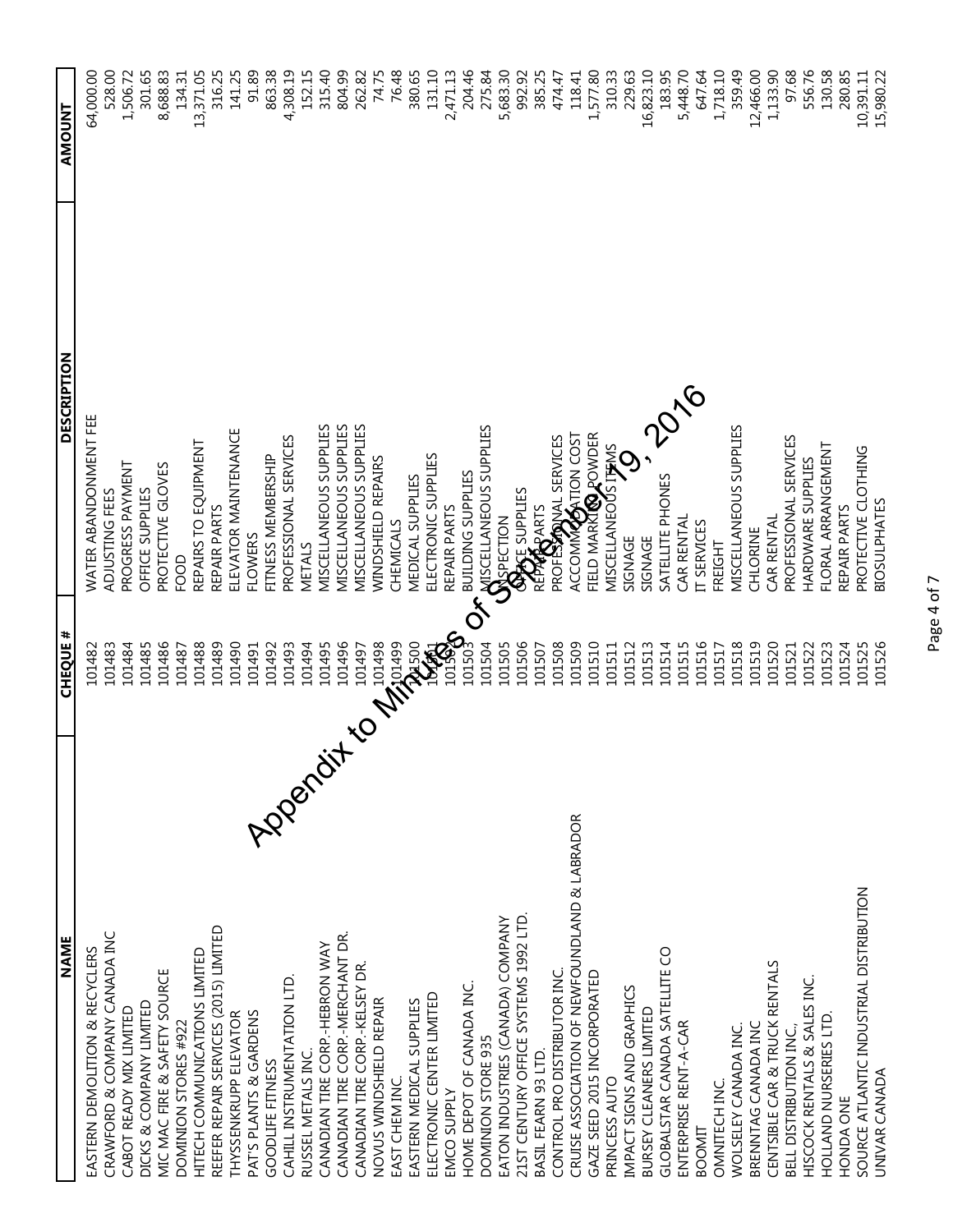| <b>NAME</b>                                           | <b>CHEQUE #</b>     | <b>DESCRIPTION</b>                                                                              | <b>AMOUNT</b> |
|-------------------------------------------------------|---------------------|-------------------------------------------------------------------------------------------------|---------------|
| ONX ENTERPRISE SOLUTIONS LIMITED                      | 101527              | MISCELLANEOUS SUPPLIES                                                                          | 1,914.08      |
| D & S VACUUM TRUCK SERVICES LTD.                      | 101528              | <b>VACUUM TRUCK SERVICES</b>                                                                    | 2,300.00      |
| PRINTER TECH SOLUTIONS INC.,                          | 101529              | REPAIRS TO EQUIPMENT                                                                            | 620.04        |
| CENTINEL SERVICES                                     | 101530              | LABOUR                                                                                          | 8,101.76      |
| MEDICAL MART ATLANTIC                                 | 101531              | FIRST AID SUPPLIES                                                                              | 8.81          |
| NEWFOUND HOPE COUNSELLING CENTRE                      | 101532              | PROFESSIONAL SERVICES                                                                           | 115.00        |
| DR. SHARON RIPLEY                                     | 101533              | PROFESSIONAL SERVICES                                                                           | 20.00         |
| <b>BUDGET CONTRACTING</b>                             | 101534              | REFUND FOR STREET EXCAVATION DEPOSIT                                                            | 1,500.00      |
| STAPLES ADVANTAGE                                     | 101535              | OFFICE SUPPLIES                                                                                 | 205.13        |
| PETHEALTH SERVICES INC.,                              | 101536              | NINICHIPS                                                                                       | 2,187.50      |
| <b>J.A. LARUE</b>                                     | 101537              | REPAIR PARTS                                                                                    | 213.65        |
| MARK'S WORK WEARHOUSE                                 | 101538              | PROTECTIVE CLOTHING                                                                             | 500.08        |
| MARTIN'S FIRE SAFETY LTD.                             | 101539              | SAFETY SUPPLIES                                                                                 | 320.08        |
| <b>1228rd</b><br>ALYSSA'S PROPERTY SERVICES PRO INC., | 101540              | ROBIN HOOD BAY LITTER COLLECTION                                                                | 14,239.88     |
| ALANTRA LEASING INC.,                                 | 101541              | FURNITURE RENTAL                                                                                | 1,173.00      |
| BURTON SPINE CENTRE INC.,                             | 101542              | PROFESSIONAL SERVICES                                                                           | 60.00         |
| MCLOUGHLAN SUPPLIES LTD.                              | <b>CONSTRUCTION</b> | ELECTRICAL SUPPLIES                                                                             | 743.22        |
| MIKAN INC.                                            |                     | LABORATORY SUPPLIES                                                                             | 602.84        |
| CUTTING EDGE LAWN CARE INC.,                          |                     | TOPSOIL AND SERVICES                                                                            | 10,097.00     |
| SHORELINE LUBRICANTS & INDUSTRIAL SUPPLY              |                     | GLOVES                                                                                          | 1,706.51      |
| GREATARIO                                             |                     | INSPECTIONS                                                                                     | 6,500.38      |
| PRINTERS PLUS                                         |                     | <b>TONER</b>                                                                                    | 1,785.95      |
| MODERN PAVING LTD.                                    | 101549              |                                                                                                 | 2,188.35      |
| MOORE CANADA                                          | 101550              |                                                                                                 | 440.57        |
| WAJAX INDUSTRIAL COMPONENTS                           | 101551              |                                                                                                 | 20.82         |
| NU-WAY EQUIPMENT RENTALS                              | 101552              | SEPHALT<br>SECOUNTS PAYABLE CHEQUES<br>REMEAR PARTS<br>REMEAS OF EQUIPMENT                      | 1,370.80      |
| NEWFOUNDLAND HVAC LTD.                                | 101553              | RÉN <b>VA</b> OF EQUIPMENT<br>REPAI <b>RIAR</b> IS                                              | 1,768.25      |
| NEWFOUND DISPOSAL SYSTEMS LTD.                        | 101554              | HAVICES<br>DISPOSAL,                                                                            | 2,245.81      |
| NEWFOUNDLAND DISTRIBUTORS LTD.                        | 101555              |                                                                                                 | 17.77         |
| NEWFOUNDLAND & LABRADOR HOUSING CORP. (NLCH)          | 101556              | industria <b>l @p</b> plies<br>Operating COSTS <del>S</del> OF BUCKMASTER CIRCLE AND CHALKER PL | 293,066.00    |
| TRC SERVICES LTD                                      | 101557              | REFUND OF OVERPARINT OF TAXES                                                                   | 4,379.84      |
| ORKIN CANADA                                          | 101558              | PEST CONTROL                                                                                    | 241.50        |
| CW PARSONS LIMITED                                    | 101559              | CONTRACT SERVICE                                                                                | 51,552.71     |
| K & D PRATT LTD.                                      | 101560              | REPAIR PARTS AND CHEM                                                                           | 1,811.28      |
| PUROLATOR COURIER                                     | 101561              | COURIER SERVICES                                                                                | 24.67         |
| NEWFOUNDLAND EXCHEQUER ACCOUNT                        | 101562              | REGISTRATION OF EASEMENT                                                                        | 39.91         |
| S & S SUPPLY LTD. CROSSTOWN RENTALS                   | 101563              | REPAIR PARTS                                                                                    | 45,284.51     |
| ST. JOHN'S TRANSPORTATION COMMISSION                  | 101564              | CHARTER SERVICES                                                                                | 3,584.96      |
| SAUNDERS EQUIPMENT LIMITED                            | 101565              | REPAIR PARTS                                                                                    | 6,906.66      |
| STRONGCO                                              | 101566              | REPAIR PARTS                                                                                    | 2,025.11      |
| SMITH STOCKLEY LTD.                                   | 101567              | PLUMBING SUPPLIES                                                                               | 17.76         |
| SUPERIOR PROPANE INC.                                 | 101568              | PROPANE                                                                                         | 106.63        |
| BELL DISTRIBUTION INC.                                | 101569              | CELL PHONES & ACCESSORIES                                                                       | 40.24         |
| AETTNL                                                | 101570              | PROFESSIONAL FEES RENEWAL                                                                       | 276.00        |
| TRACTION DIV OF UAP                                   | 101571              | REPAIR PARTS                                                                                    | 944.10        |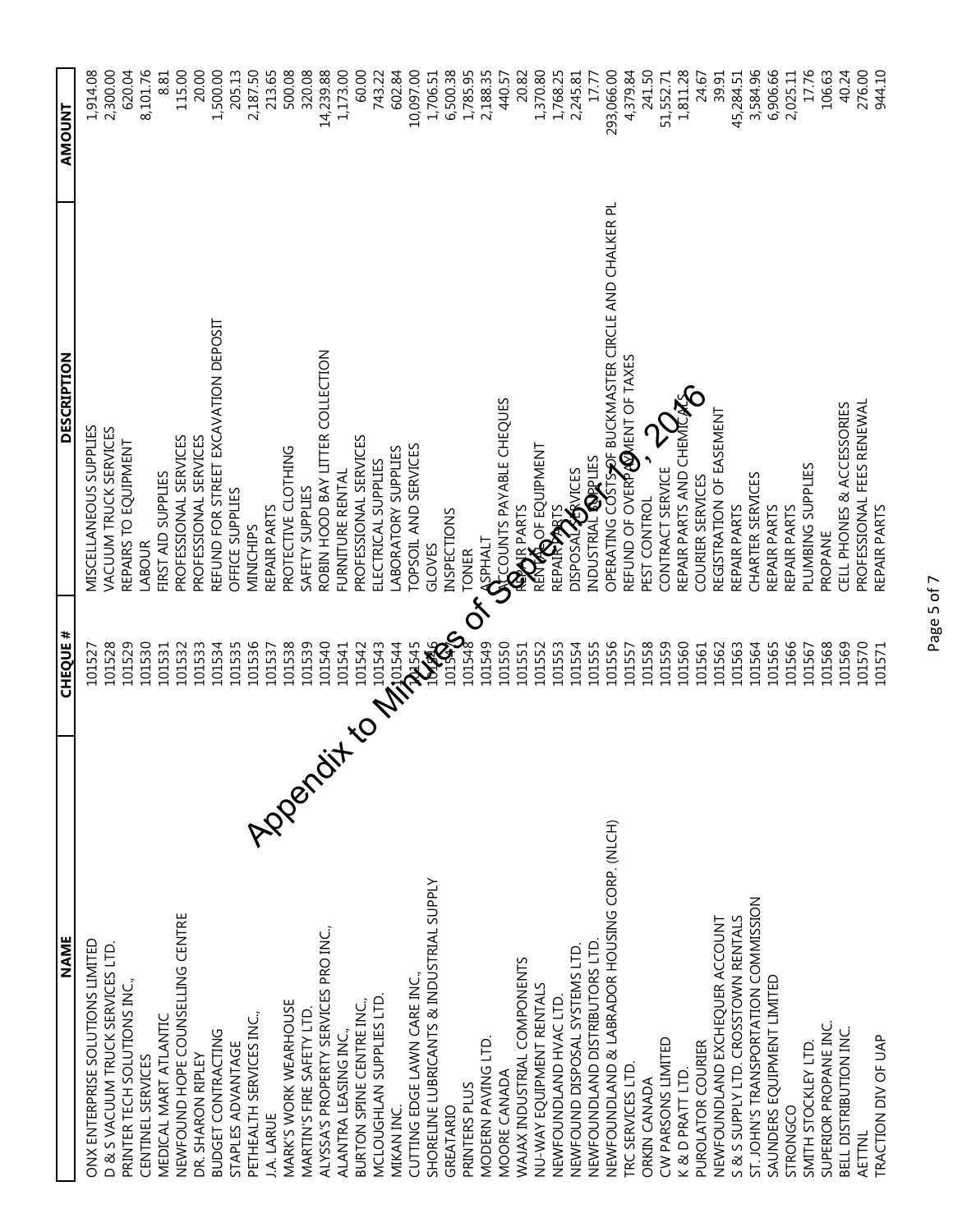| <b>NAME</b>                                       | <b>CHEQUE #</b>     | <b>DESCRIPTION</b>                                                                                                                                                                                                          | <b>AMOUNT</b> |
|---------------------------------------------------|---------------------|-----------------------------------------------------------------------------------------------------------------------------------------------------------------------------------------------------------------------------|---------------|
| URBAN CONTRACTING JJ WALSH LTD                    | 101572              | PROPERTY REPAIRS                                                                                                                                                                                                            | 201.25        |
| FJ WADDEN & SONS LTD.                             | 101573              | SANITARY SUPPLIES                                                                                                                                                                                                           | 246.10        |
| CANSEL WADE                                       | 101574              | <b>MAPPING LABOUR</b>                                                                                                                                                                                                       | 472.74        |
| WATERWORKS SUPPLIES DIV OF EMCO LTD               | 101575              | PROFESSIONAL SERVICES                                                                                                                                                                                                       | 10,296.63     |
| WALMART 3092-KELSEY DRIVE                         | 101576              | <b>MISCELLANEOUS SUPPLIES</b>                                                                                                                                                                                               | 109.11        |
| DR. PAUL WALSH                                    | 101577              | PROFESSIONAL SERVICES                                                                                                                                                                                                       | 20.00         |
| DR. WAYNE BUTTON                                  | 101578              | PROFFESIONAL SERVICES                                                                                                                                                                                                       | 20.00         |
| DR. NOEL BROWNE                                   | 101579              | PROFESSIONAL SERVICES                                                                                                                                                                                                       | 20.00         |
| TD CANADA TRUST                                   | 101580              | REFUND FOR OVERPAYMENT OF TAXES                                                                                                                                                                                             | 961.23        |
| FERGUS BROWN-O'BYRNE - THE FREELS                 | 101581              | PERFORMANCE FEE                                                                                                                                                                                                             | 800.00        |
| MICHAEL FOLEY'S ACADEMY OF MARTIAL ARTS           | 101582              | REAL PROGRAM - FALL REGISTRATION                                                                                                                                                                                            | 3,148.13      |
| <b>LOPER</b><br>JW LINDSAY ENTERPRISES LTD.       | 101583              | ENGINEERING SECURITY - 35 AVIATION COURT                                                                                                                                                                                    | 48,000.00     |
| BELL MOBILITY INC. RADIO DIVISION                 | 101584              | MOBILE SERVICES                                                                                                                                                                                                             | 2,688.65      |
| FUREY, DR. ANDREW                                 | 101585              | FUNCTIONAL ASSESSMENTS                                                                                                                                                                                                      | 20.00         |
| FOSTER, IAN                                       | 101586              | PERFORMANCE - MUSIC AT BANNERMAN                                                                                                                                                                                            | 800.00        |
| JOHN CLARKE                                       | 101587              | PERFORMANCE FEE                                                                                                                                                                                                             | 200.00        |
| ST. JOHN'S NATIVE FRIENDSHIP CENTRE               | <b>CONSIGNATION</b> | WATER DEFERREAL PERMIT                                                                                                                                                                                                      | 15,000.00     |
| STAR OF THE SEA ASSOCIATION                       |                     | MEALS ON SENIORS BUS OUTING                                                                                                                                                                                                 | 975.00        |
| <b>BARRY ROSS</b>                                 |                     | DISTRIBUTION OF WELCOME SIGNS                                                                                                                                                                                               | 95.70         |
| PARKER, DENIS                                     |                     | PERFORMANCE FEE                                                                                                                                                                                                             | 200.00        |
| SOBEYS ROPEWALK LANE                              |                     | <b>BOOR</b>                                                                                                                                                                                                                 | 33.55         |
| MCINNES COOPER                                    |                     | REFUND FOR OVERPAYMENT OF TAXES                                                                                                                                                                                             | 411.23        |
| NEWFOUNDLAND AND LABRADOR BALL HOCKEY ASSOCIATION | 101594              |                                                                                                                                                                                                                             | 600.00        |
| TYCO INTEGRATED SECURITY CANADA, INC.             | 101595              |                                                                                                                                                                                                                             | 847.72        |
| MICK DAVIS                                        | 101596              |                                                                                                                                                                                                                             | 200.00        |
| ELLIOT DICKS                                      | 101597              | <b>s a</b> dia real program summer fees ball hockey<br><b>Ca</b> arm detection and labour<br><b>PERTAR</b> MANCE FEE<br>PERTAL CARD BAY<br>RENTAL CARACE - TREE PLANTING WORKSHOP<br>RENTAL CARACE - TREE PLANTING WORKSHOP | 200.00        |
| GFL ENVIRONMENTAL INC.                            | 101598              |                                                                                                                                                                                                                             | 462.27        |
| PARISH OF ST. MICHAEL & ALL ANGELS                | 101599              |                                                                                                                                                                                                                             | 175.00        |
| AMANDA SCOTT                                      | 101600              | REFUND FOR OWING LESSONS                                                                                                                                                                                                    | 72.00         |
| KRISTY FORD                                       | 101601              | REFUND FOR YOUTH PROGRAM                                                                                                                                                                                                    | 21.00         |
| THOMAS FLYNN                                      | 101602              | REFUND OF SECURICORDEPOSIT - 19 SEBASTIAN COURT                                                                                                                                                                             | 300.00        |
| DERRICK HUMBY                                     | 101603              | STREET EXCAVATION DEPOSIT REFUND                                                                                                                                                                                            | 2,000.00      |
| BISHOP'S BACKHOE SERVICE                          | 101604              | STREET EXCAVATION DEPOST REFUND                                                                                                                                                                                             | 2,000.00      |
| BRIAN CHERWICK                                    | 101605              | င်<br>PERFORMANCE FEE                                                                                                                                                                                                       | 800.00        |
| JUNIOR ROWSELL                                    | 101606              | SEWER BACKUP REFUND                                                                                                                                                                                                         | 100.00        |
| NATASHA HUNT                                      | 101607              | WATER ON/OFF REFUND                                                                                                                                                                                                         | 100.00        |
| NICK VINICOMBE & 11446 NEWFOUNDLAND & LABRADOR    | 101608              | WATER ABANDONMENT FEE REFUND                                                                                                                                                                                                | 600.00        |
| ROBERT LEONARD                                    | 101609              | STREET EXCAVATION DEPOSIT REFUND                                                                                                                                                                                            | 2,000.00      |
| S.E.A. CONTRACTING                                | 101610              | WATER DEFERREAL PERMIT                                                                                                                                                                                                      | 15,000.00     |
| MEANEY, GORDON                                    | 101611              | PROFESSIONAL FEE REIMBURSEMENT                                                                                                                                                                                              | 30.00         |
| JASON PHILLIPS                                    | 101612              | PROFESSIONAL FEE REIMBURSEMENT                                                                                                                                                                                              | 60.00         |
| ASHFORD SALES LTD.                                | 101613              | PROFESSIONAL SERVICES                                                                                                                                                                                                       | 1,003.13      |
| <b>MDI CONTRACTING</b>                            | 101614              | <b>INSPECTION</b>                                                                                                                                                                                                           | 717.60        |
| HARVEY'S OIL LTD.                                 | 101615              | ADVERTISING - RAILWAY MUSEUM                                                                                                                                                                                                | 15,874.48     |
| THE TELEGRAM                                      | 101616              | PETROLEUM PRODUCTS                                                                                                                                                                                                          | 362.25        |

Page 6 of 7 Page 6 of 7